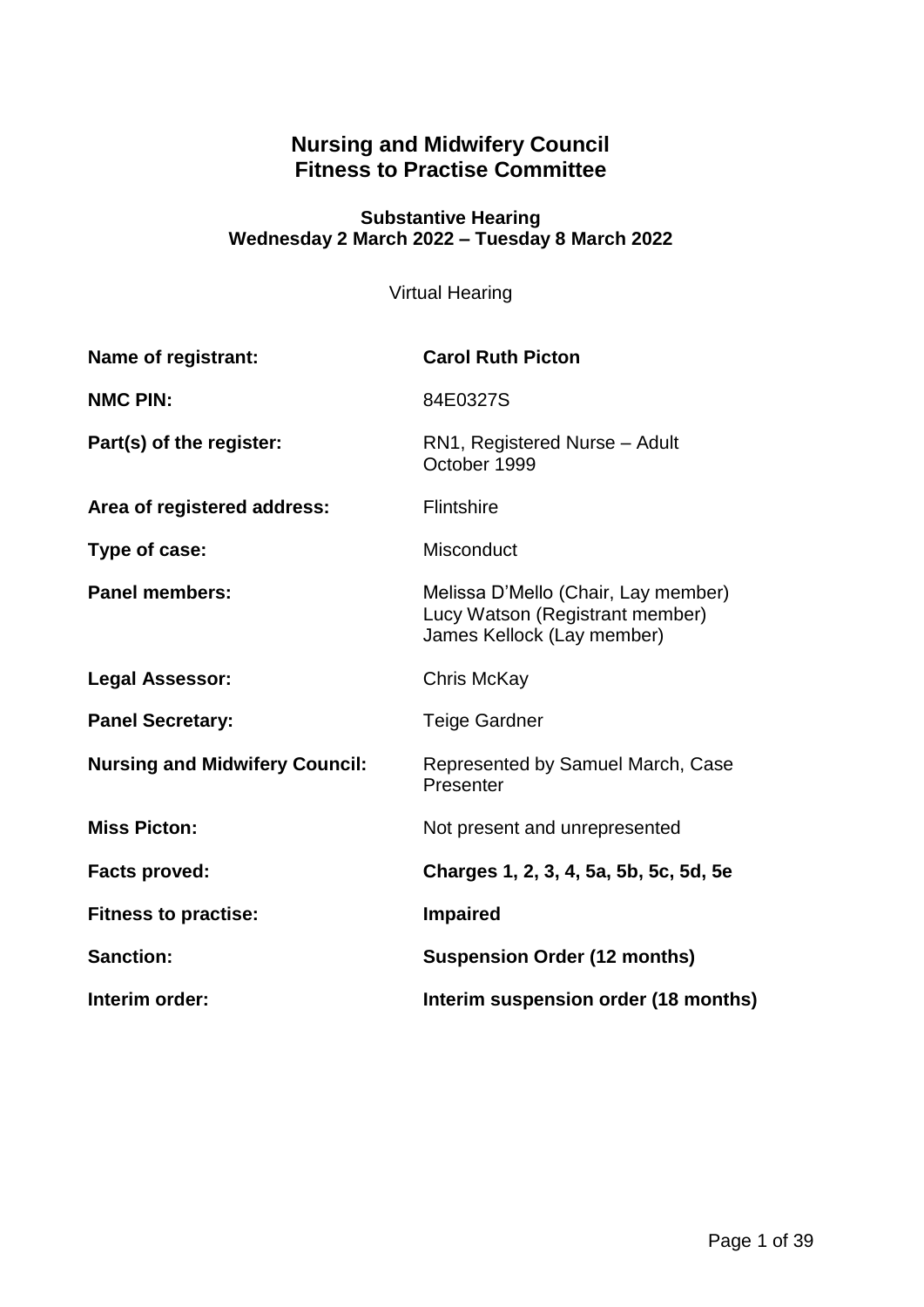#### **Decision and reasons on service of Notice of Hearing**

The panel was informed at the start of this hearing that Miss Picton was not in attendance and that the Notice of Hearing letter had been sent to Miss Picton's registered email address on 13 January 2022.

The panel took into account that the Notice of Hearing provided details of the allegations, the time, dates and nature of the hearing and, amongst other things, information about Miss Picton's right to attend, be represented and call evidence, as well as the panel's power to proceed in her absence.

Mr March, on behalf of the Nursing and Midwifery Council (NMC), submitted that it had complied with the requirements of Rules 11 and 34 of the 'Nursing and Midwifery Council (Fitness to Practise) Rules 2004', as amended (the Rules).

The panel accepted the advice of the legal assessor.

In the light of all of the information available, the panel was satisfied that Miss Picton has been served with the Notice of Hearing in accordance with the requirements of Rules 11 and 34.

#### **Decision and reasons on proceeding in the absence of Miss Picton**

The panel next considered whether it should proceed in the absence of Miss Picton. It had regard to Rule 21 and heard the submissions of Mr March who invited the panel to continue in the absence of Miss Picton. He submitted that Miss Picton had voluntarily absented herself. He referred the panel to email correspondence between the NMC and Miss Picton from September 2021. He informed the panel that the NMC, in an email dated 11 September 2021, asked whether Miss Picton would be available to attend a hearing. On 13 September 2021, Miss Picton responded saying:

*"[PRIVATE]"*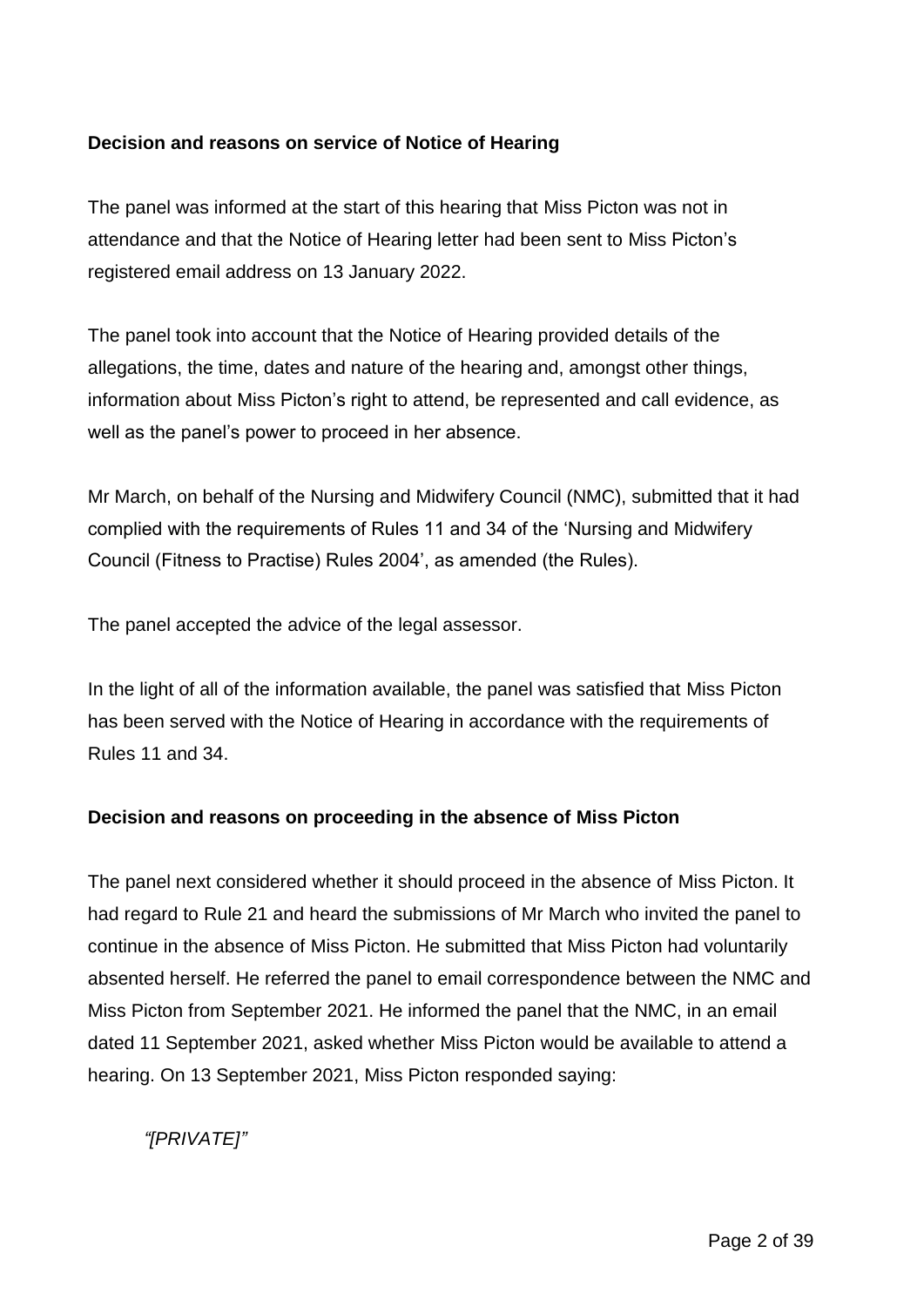Mr March submitted that Miss Picton's response highlights her intention not to attend. He informed the panel that there has been no independent evidence to support the contention that Miss Picton is unable to attend [PRIVATE]. Further, he informed the panel that the NMC have made all reasonable efforts to make Miss Picton aware of the proceedings today. Therefore, he submitted that there would be no unfairness to the registrant if the panel decided to proceed in the absence of Miss Picton.

In addition, Mr March submitted that, if the panel decide not to proceed in the absence of Miss Picton, it would be unfair to the witness who has made arrangements to attend these proceedings today. Mr March referred the panel to the authority of the *GMC v Hayat [2018] EWHC Civ 2796*.

Mr March submitted that it is plainly appropriate to proceed in the absence of Miss Picton, and an adjournment would not ensure her attendance at a future date. He submitted that there is a strong public interest in the expeditious disposal of this case. Therefore, Mr March submitted that the panel should proceed in the absence of Miss Picton.

The panel accepted the advice of the legal assessor.

The panel has decided to proceed in the absence of Miss Picton. In reaching this decision, the panel has considered the submissions of Mr March, email correspondence between the NMC and Miss Picton (in particular those dated 13 September 2021 and 17 January 2022) and the advice of the legal assessor.

The panel noted that, in her email of 13 January 2022, the NMC case coordinator had invited Miss Picton to participate in a case conference meeting:

*'… I understand you have expressed that you will not be able to attend a hearing due to [PRIVATE]. However, I do need to ask if you would want to participate in a case conference meeting?*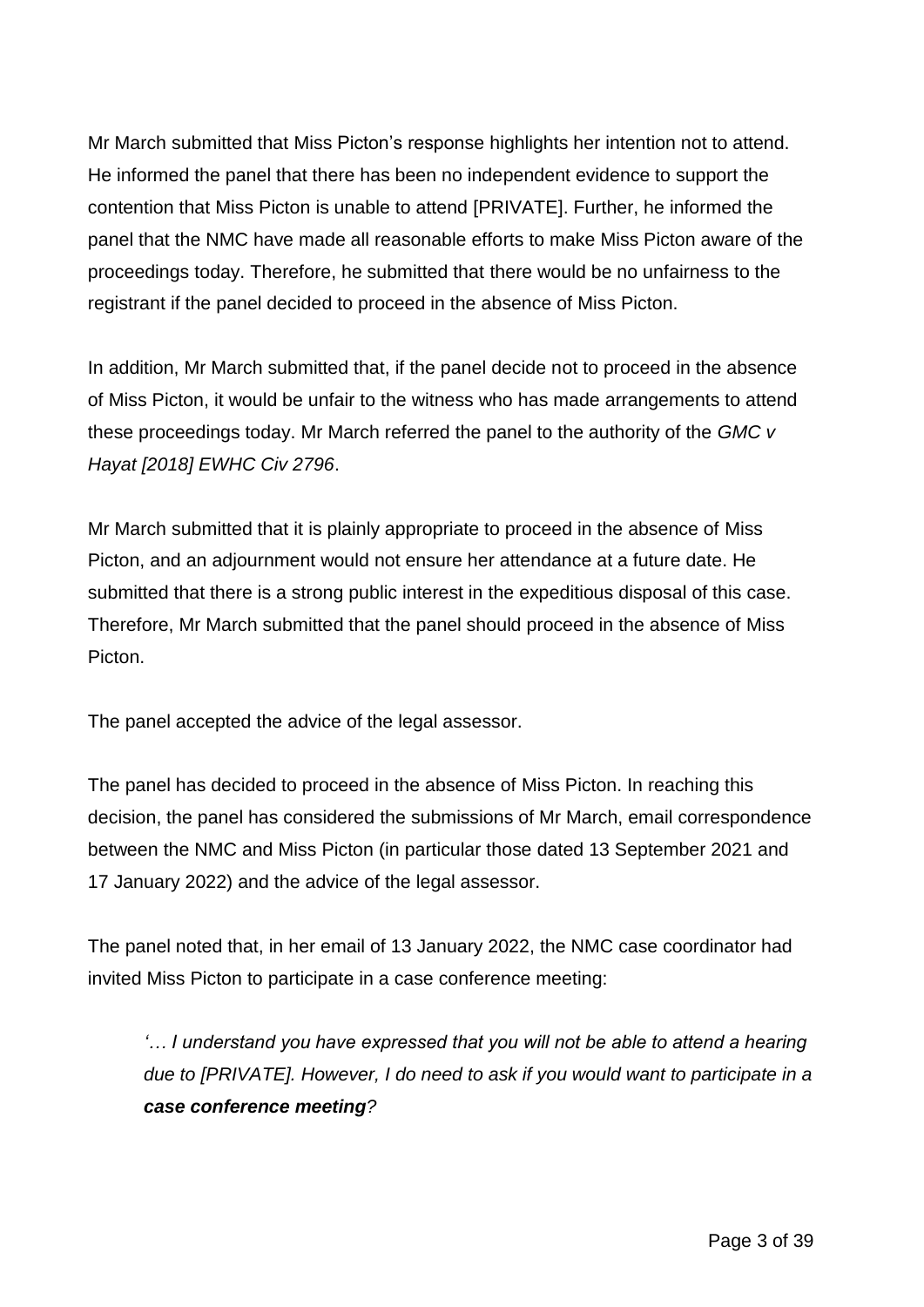*The case conference meetings cover information about the hearing bundles, witnesses, issues in dispute and some information about the hearing itself and this is all done over the telephone.*

*Please do let me know if this is something you may be interested in…'*

In the email dated 17 January 2022, Miss Picton stated:

*"Thank you for your email I am not fit to practice and have asked in each communication that my name be removed from the NMC register . I will not be able to attend the hearing [PRIVATE]. I cannot get representation so there will not be anyone there in my behalf . I appreciate that you have to keep me informed but it is [PRIVATE]. Please remove me from the register…"*

It has had particular regard to the factors set out in the decisions of *R v Jones* and *General Medical Council v Adeogba [2016] EWCA Civ 162* and had regard to the overall interests of justice and fairness to all parties. It noted that:

- No application for an adjournment has been made by Miss Picton;
- Miss Picton has informed the NMC that she has received the Notice of Hearing and has stated she would not attend the proceedings.
- Miss Picton has not provided the NMC with any independent evidence regarding any health matters.
- There is no reason to suppose that adjourning would secure her attendance at some future date;
- One witness is due to attend today to give live evidence;
- Not proceeding may inconvenience the witness, his employer and, for those involved in clinical practice, the patients who need their professional services;
- Further delay may have an adverse effect on the ability of the witness to accurately recall events, as the allegations occurred several years ago; and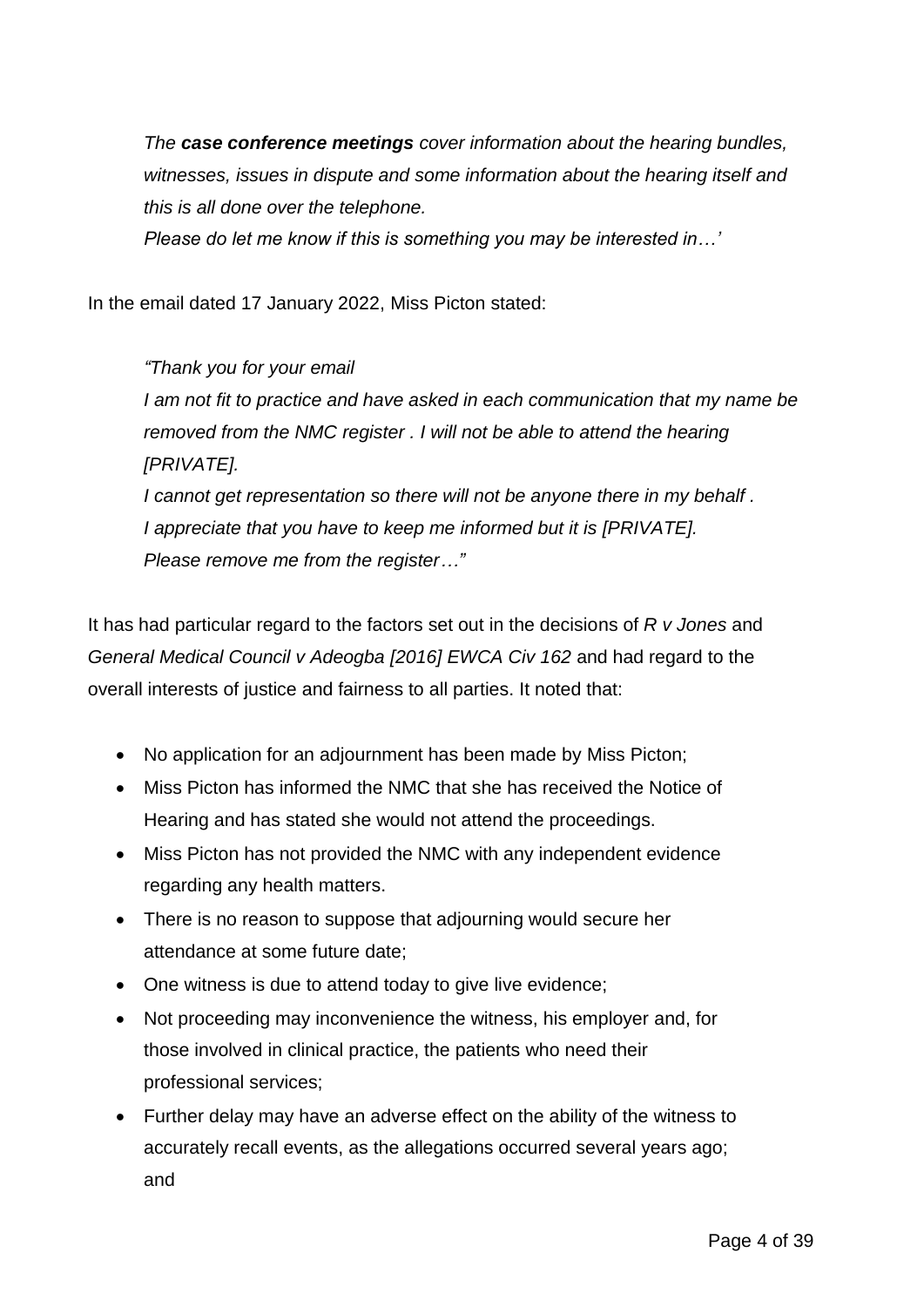• There is a strong public interest in the expeditious disposal of the case.

There is some disadvantage to Miss Picton in proceeding in her absence. Although the evidence upon which the NMC relies was sent to her at her registered email address, she has made no response to the allegations. She will not be able to challenge the evidence relied upon by the NMC in person and will not be able to give evidence on her own behalf. However, in the panel's judgement, this can be mitigated. The panel can make allowance for the fact that the NMC's evidence will not be tested by crossexamination and, of its own volition, may explore any inconsistencies in the evidence which it may identify. Furthermore, this disadvantage is the consequence of Miss Picton's decisions to absent herself from the hearing, waive her rights to attend, and/or be represented, and to not provide evidence or make submissions on her own behalf.

In these circumstances, the panel has decided that it is fair, appropriate and proportionate to proceed in the absence of Miss Picton. The panel will draw no adverse inference from Miss Picton's absence in its findings of fact.

## **Details of charge**

That you, a registered nurse:

- 1. On 15 November 2017 at around 23:00 on one or two occasions you forcefully dragged Patient A by her arm into her room.
- 2. Sometime between 23:00 on 15 November 2017 and midnight forcefully attempted the administration of Haloperidol on one or two occasions.
- 3. The administration of Haloperidol at '2' above was an incorrect dose of 2ml (4mg) instead of a correct dose of between 0.75mg – 1.5mg.
- 4. Tilted Patient A's bed to prevent Patient A from leaving the bed.
- 5. On 15/16 November 2017 did not document: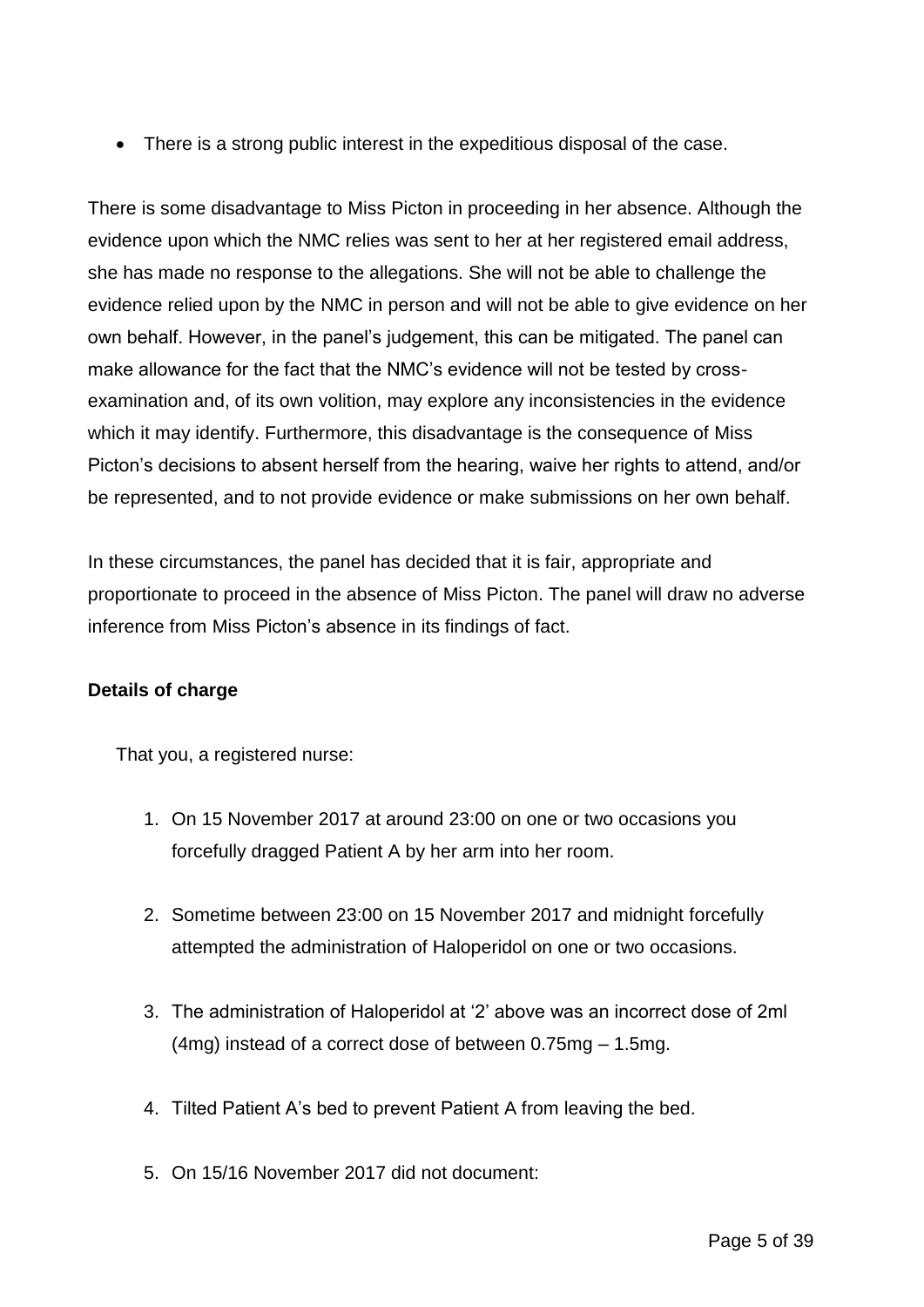- a) The failed administration of Haloperidol at '2' above.
- b) The dose of Haloperidol at '3' above.
- c) The reason for tilting Patient A's bed at '4' above.
- d) Patient A's behavioural patterns and/or physical condition.
- e) Patient A's swollen legs.

AND in light of the above, your fitness to practise is impaired by reason of your Misconduct.

## **Decision and reasons on application for hearing to be held in private**

At the outset of the hearing, Mr March made a request that this case be partly held in private on the basis that proper exploration of Witness 2's reasons for not attending the hearing today involve reference to her [PRIVATE]. The application was made pursuant to Rule 19 of 'Nursing and Midwifery Council (Fitness to Practise) Rules 2004', as amended (the Rules).

The legal assessor reminded the panel that while Rule 19(1) provides, as a starting point, that hearings shall be conducted in public, Rule 19(3) states that the panel may hold hearings partly or wholly in private if it is satisfied that this is justified by the interests of any party or by the public interest.

The panel determined to go into private session as and when there is reference to Witness 2's [PRIVATE] and Miss Picton's health.

## **Decision and reasons on application to admit hearsay evidence**

The panel heard an application made by Mr March under Rule 31 to allow the written statement of Witness 2, dated 4 October 2019, into evidence. Witness 2 was not present at this hearing and, whilst the NMC had made sufficient efforts to try and ensure that this witness was present, she was unable to attend today due to [PRIVATE]. In an email, dated 14 February 2022, Witness 2 provided documentary evidence that showed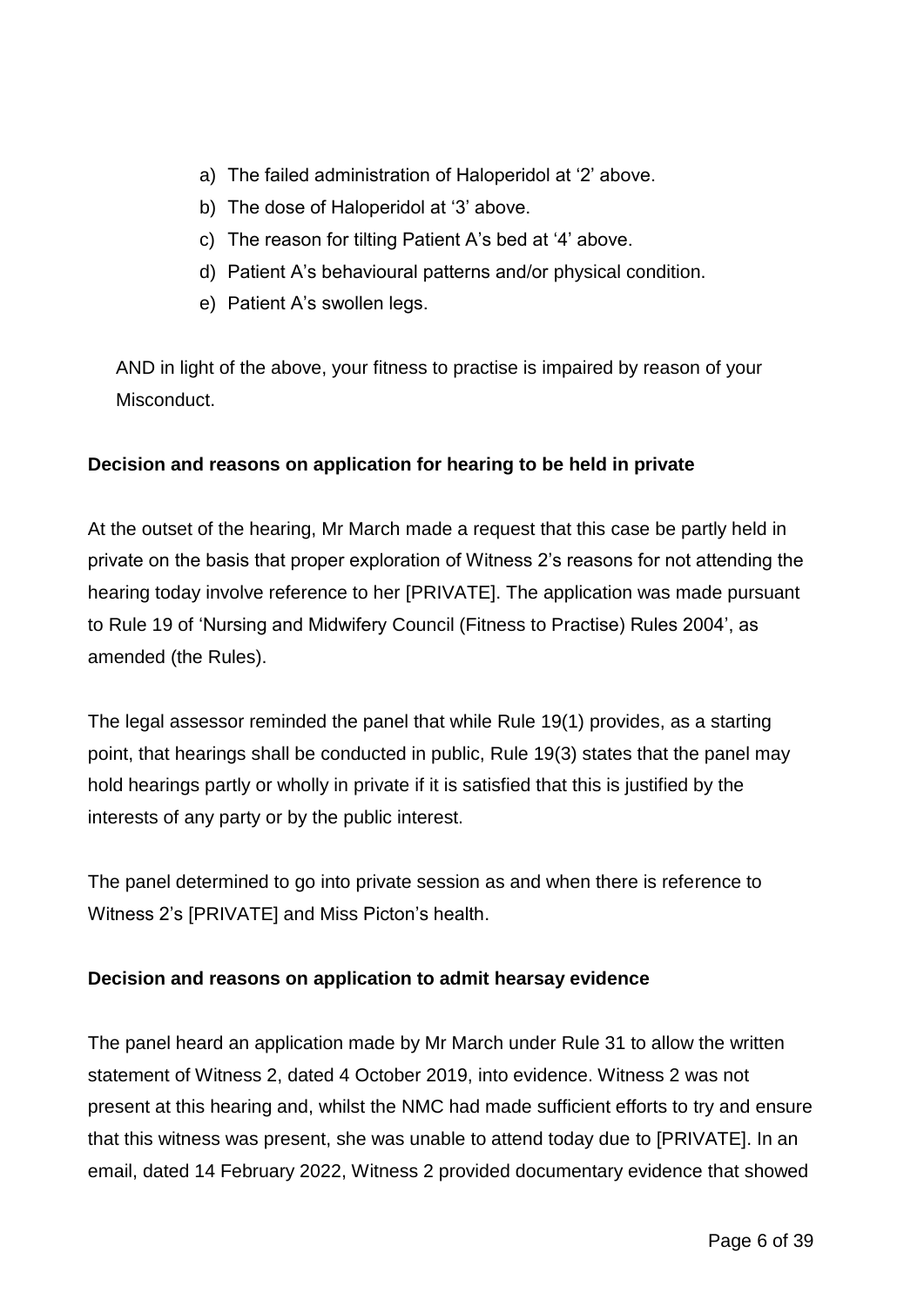that [PRIVATE]. Mr March submitted that this is a reasonable explanation as to why Witness 2 is unable to attend the hearing today.

Mr March referred the panel to the case of *R (Bonhoeffer) v GMC [2011] EWHC 1585 (Admin)* which sets out four principles when considering admission of hearsay statements in evidence. Mr March submitted that these four tests are met in this case.

Mr March submitted that the panel should consider admitting the written statement and the attached exhibits of Witness 2 into evidence. Mr March submitted that the evidence is highly relevant and was produced during the Western General Hospital's (the Hospital) internal investigation of Miss Picton, and therefore provides insight into the charges. The evidence submitted is not the sole and decisive evidence for the charges and a good and cogent reason for the non-attendance of the witness has been provided. It is a matter for the panel to consider the weight to be given to the hearsay evidence.

In the preparation for this hearing, the NMC had indicated to Miss Picton that it was the NMC's intention for Witness 2 to provide live evidence to the panel. Despite knowledge of the nature of the evidence to be given by Witness 2, Miss Picton made the decision not to attend this hearing. On this basis, Mr March advanced the argument that there was no lack of fairness to Miss Picton in allowing Witness 2's written statement and exhibits into evidence.

Mr March asked the panel to disregard the supplementary witness statement prepared by Witness 2, as this was not relevant and had not been signed or dated.

The panel accepted the advice of the legal assessor, who made reference to the case of *Ward v NMC [2014] EWHC 1158 (Admin)*. He informed the panel that, in *Ward v NMC,* an application by the NMC to admit hearsay evidence was allowed. The test was whether the evidence was relevant and whether it was fair to both parties to admit it. In *Ward*, the registrant had been provided with copy statements and they did not form the only or decisive evidence. He informed the panel that the registrant could have provided a written response to said evidence. Since the registrant failed to attend the final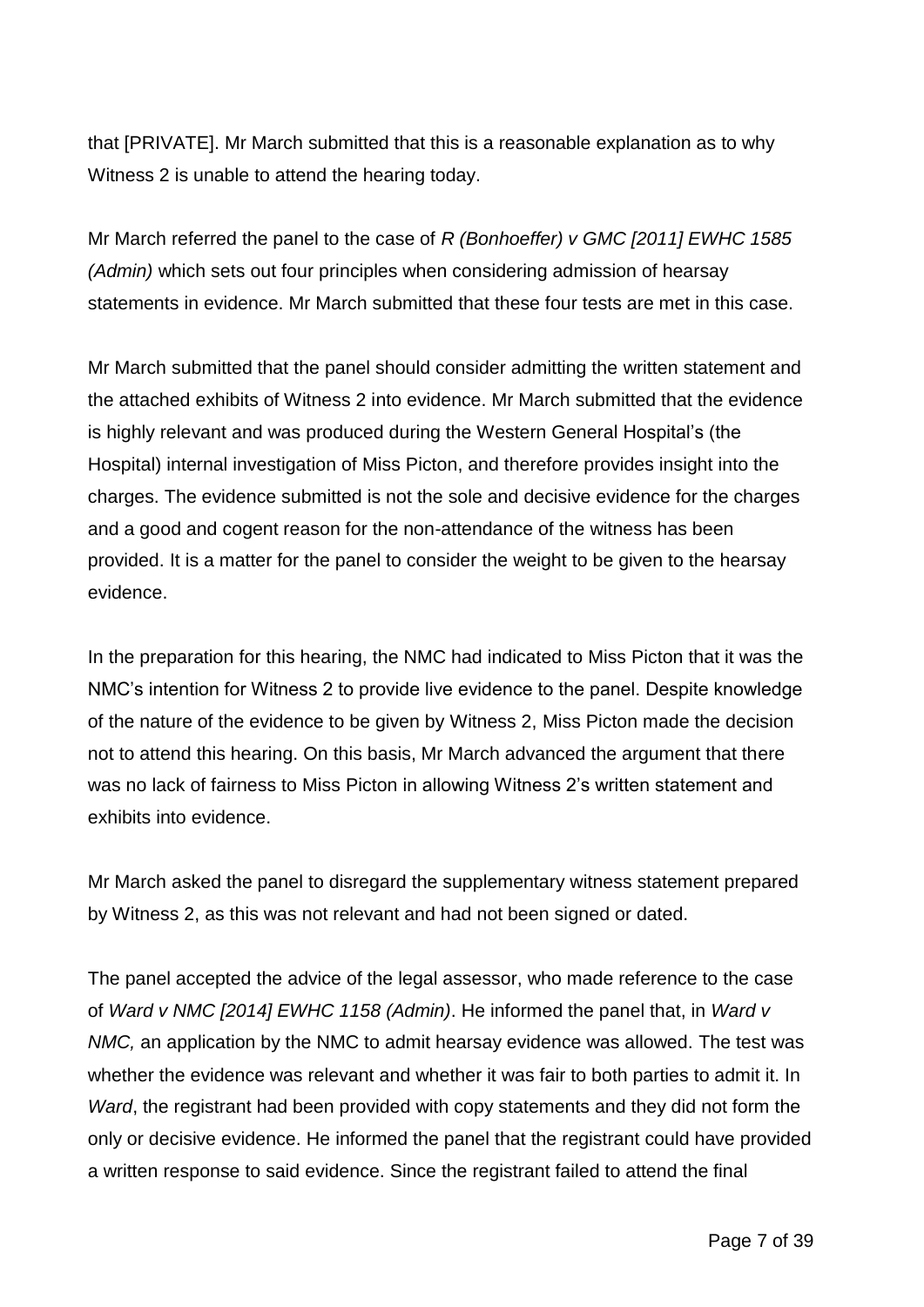hearing, she was not deprived of the opportunity to cross-examine the witness by their absence but by her own absence. The Committee noted that the issue of what weight to give to the hearsay evidence was to be carefully assessed at the close of all the evidence. The High Court found that the hearsay evidence was rightly admitted given all the above circumstances.

The panel gave the application, in regard to Witness 2's evidence, careful consideration and took into account the test as shown in *Ward v NMC*. The panel noted that Witness 2's statement, and the accompanying exhibits, have been prepared in anticipation of being used in these proceedings and contained the paragraph, 'This statement … is true to the best of my information, knowledge and belief' and that each page of the statement had been signed and dated by her.

The panel considered whether Miss Picton would be disadvantaged by the change in the NMC's position of moving from reliance upon the oral and written testimony of Witness 2 to that of a written statement and exhibits. The panel noted that, as Miss Picton had been provided with a copy of Witness 2's statement and, as the panel had already determined that Miss Picton had chosen voluntarily to absent herself from these proceedings, she would not be in a position to cross-examine this witness in any case. Miss Picton, having had sight of Witness 2's evidence, had not indicated that she did not want this to be admitted into evidence. The panel also noted that Miss Picton had been informed by email on 21 February 2022 that Witness 2 was unable to attend the hearing on the scheduled dates and that the NMC intended to make a hearsay application. The panel was of the view that Miss Picton has had sufficient time to provide a written response to this evidence, and had failed to do so. In addition, the panel also noted that Witness 2 was a Clinical Nurse Manager at the Hospital, that she had no prior working or personal relationship with Miss Picton and she had not witnessed any of the alleged events as set out in the charges on 15/16 November 2017. The panel was of the view that, because of this, Witness 2's evidence was to an extent independent. Therefore, the panel determined that admitting Witness 2's hearsay evidence would not be unfair to Miss Picton.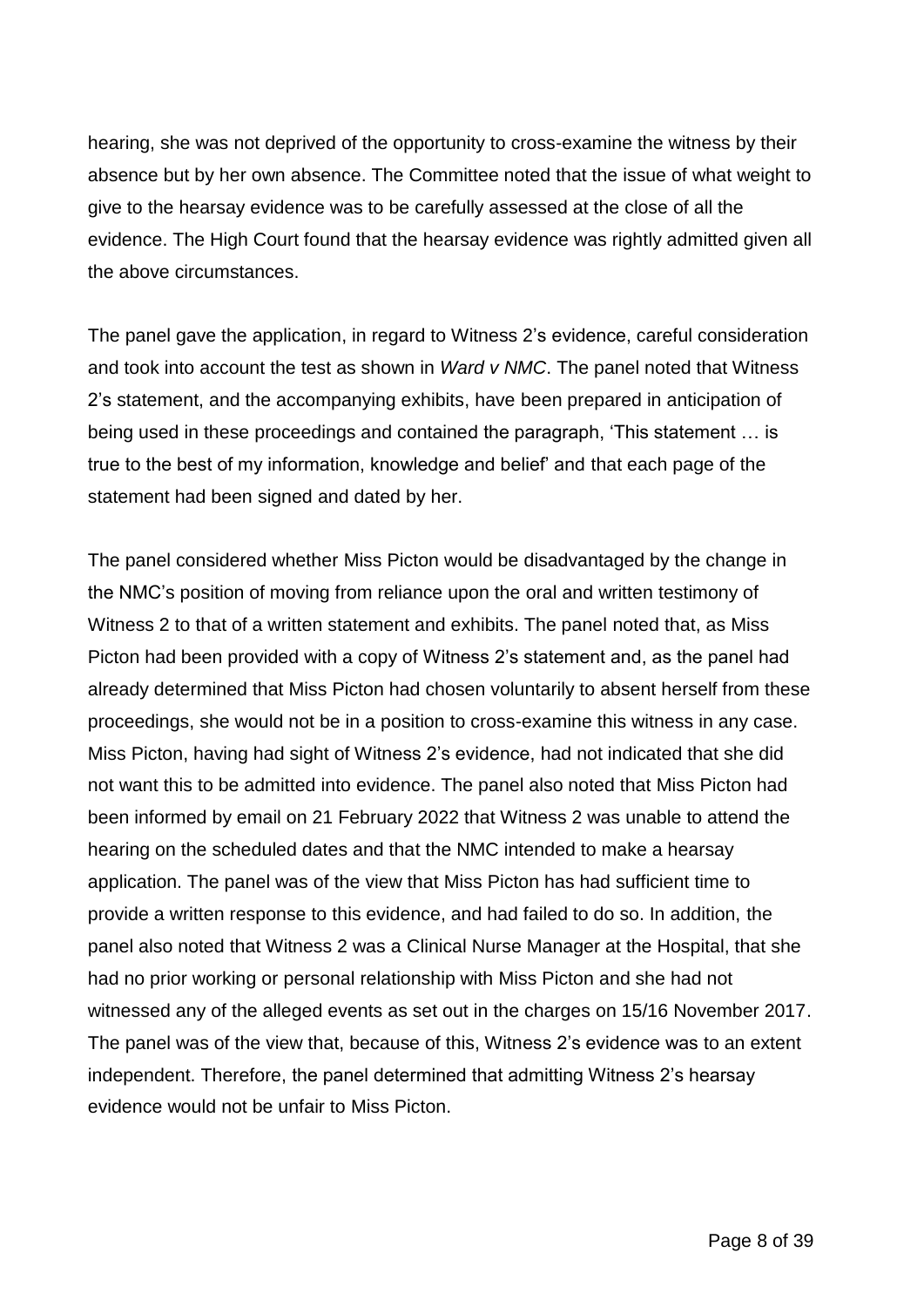The panel noted that Witness 2's evidence speaks directly to the charges relating to poor record keeping (such as nursing care and medication records) and indirectly to other charges. The panel also noted that Witness 2 had been appointed as the investigator in the Hospital's local investigation and she exhibited contemporaneous documentary evidence from this process. While this may not be the sole and decisive evidence, it was certainly highly relevant to the charges. The panel was of the view that the NMC have made all reasonable efforts to ensure Witness 2 was at the hearing today, and determined that Witness 2 had a valid reason for not attending. There was also the public interest in the issues being explored fully which supported the admission of this evidence into the proceedings.

In these circumstances, the panel came to the view that it would be fair and relevant to accept into evidence the written statement of Witness 2 and the attached exhibits. Further, once the panel had heard all the evidence, it could decide what weight to attach to Witness 2's evidence.

#### **Decision and reasons on facts**

At the outset of the hearing, Mr March informed the panel that Miss Picton did not admit any of the charges.

In reaching its decisions on the disputed facts, the panel took into account all the oral and documentary evidence in this case together with the submissions made by Mr March.

The panel has drawn no adverse inference from the non-attendance of Miss Picton.

The panel was aware that the burden of proof rests on the NMC, and that the standard of proof is the civil standard, namely the balance of probabilities. This means that a fact will be proved if a panel is satisfied that it is more likely than not that the incident occurred as alleged.

The panel heard live evidence from the following witness called on behalf of the NMC: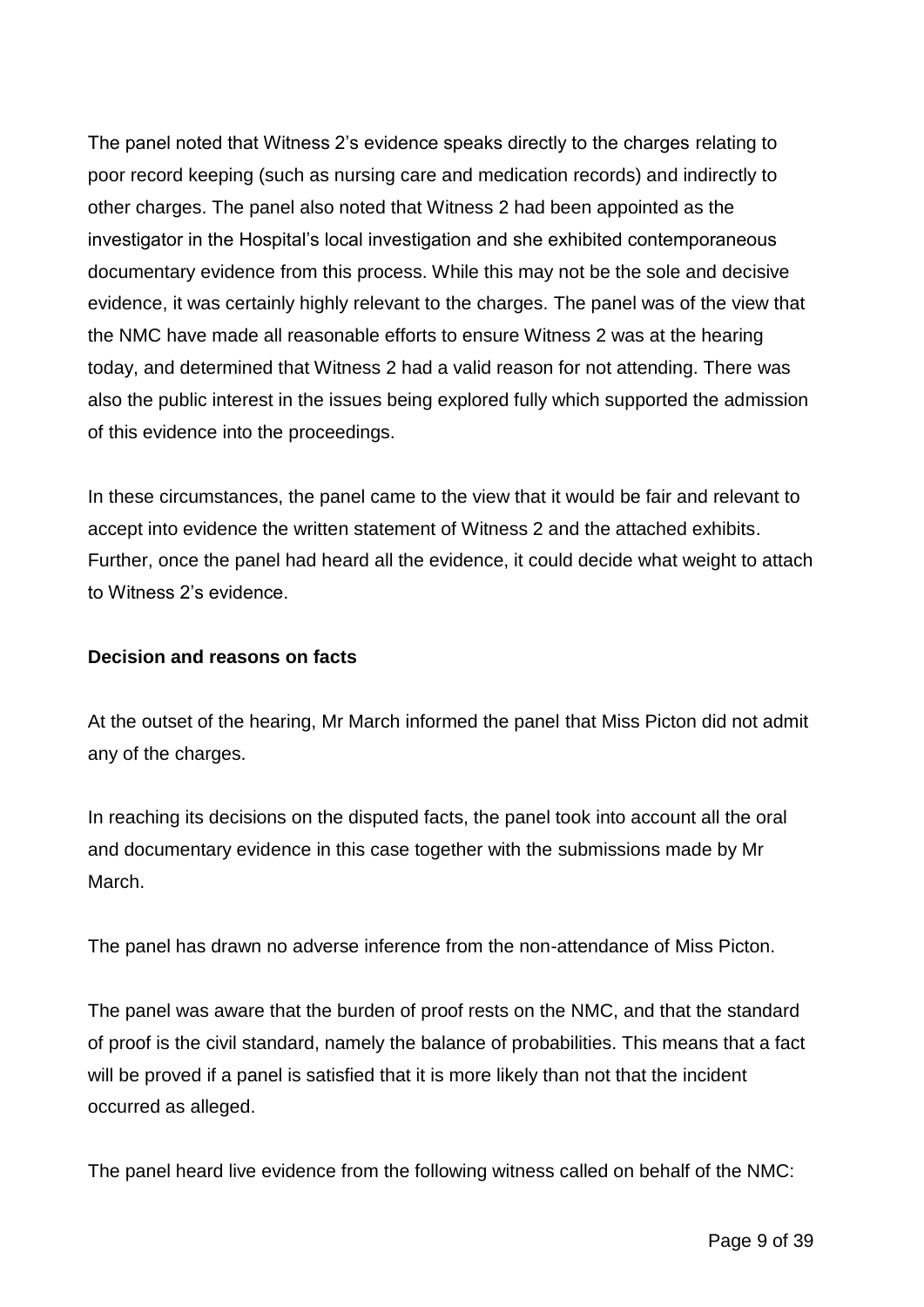Witness 1: Clinical Support Worker at the Hospital

# **Background**

On 21 September 2018, the NMC received a referral from the Nurse Director of Acute Services at NHS Lothian regarding Miss Picton. At the time of the alleged incidents, Miss Picton was employed as a nurse on Ward 50, Stroke Unit (the Ward), the Hospital, Lothian.

The referral relates to incidents that took place at the Hospital on the night of the 15-16 November 2017. A number of incidents were reported relating to Miss Picton's care of Patient A, who had dementia. It is alleged that during the course of the shift, Miss Picton roughly handled Patient A, by dragging her by her arm into her room, and tilted Patient A's bed to prevent her from leaving her room.

It is also alleged that Miss Picton forcefully administered Haloperidol to Patient A orally using a 2ml injection syringe rather than an oral syringe. It is alleged Patient A spat out this medication administered by Miss Picton. Following on from this, Miss Picton is alleged to have forcefully administered a further dose of Haloperidol, despite being unsure how much of the previous dose had been spat out.

Following these alleged incidents, an internal investigation was carried out by the Hospital. The investigation found that Miss Picton allegedly failed to document a "failed administration" of a dose of Haloperidol on the drug chart and in the clinical notes. Miss Picton is also alleged to have failed to keep accurate documentation of Patient A's patient care. Miss Picton alleged that Patient A had a pattern of fluctuating degrees of confusion throughout the shift, had varying preferences of who delivered care to her and complained of having sore legs. All of which were allegedly not recorded by Miss Picton in Patient A's care notes.

Before making any findings on the facts, the panel heard and accepted the advice of the legal assessor. It considered the witness and documentary evidence provided by the NMC.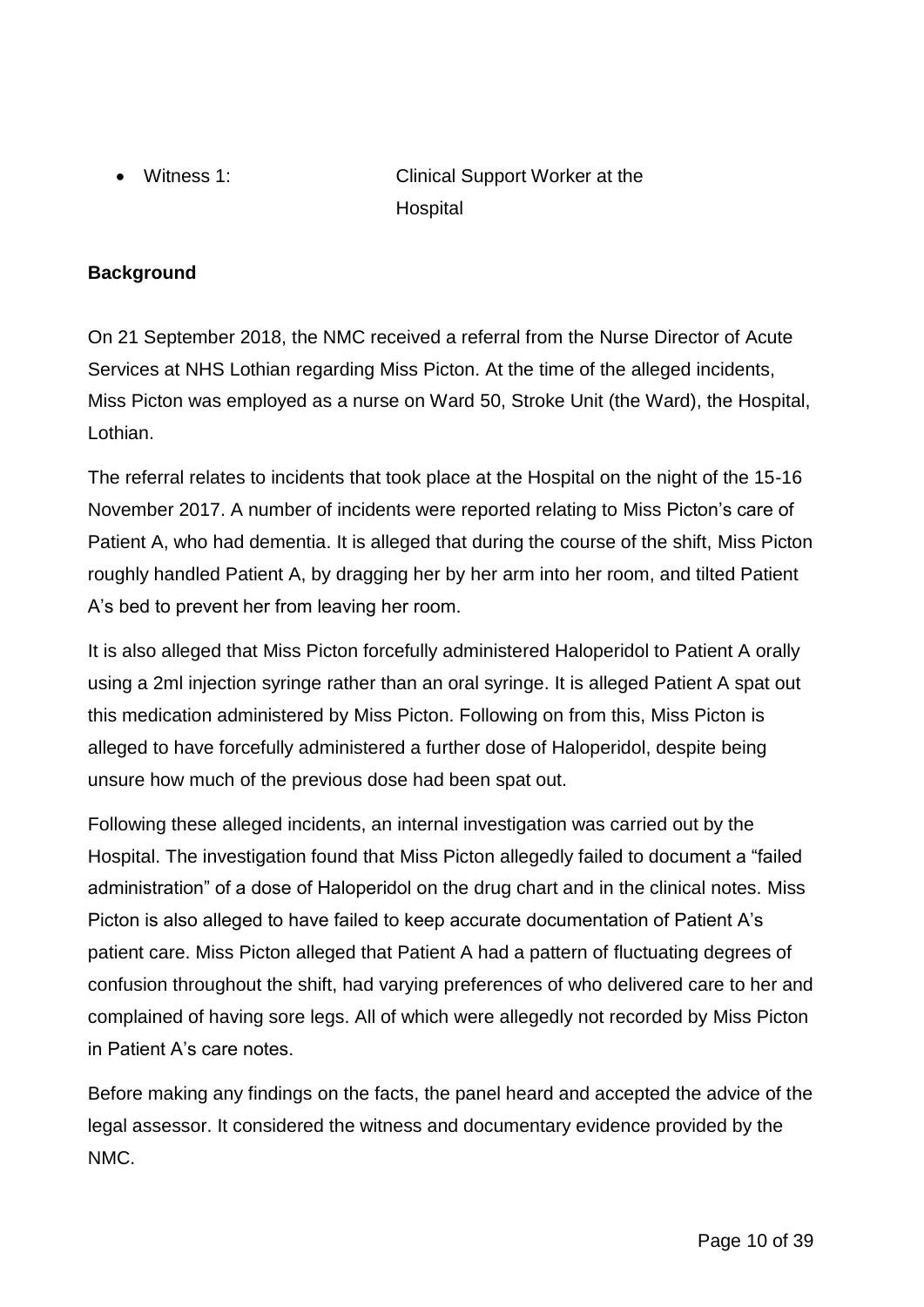The panel then considered each of the disputed charges and made the following findings.

#### **Charge 1**

*"That you, a registered nurse:*

*On 15 November 2017 at around 23:00 on one or two occasions you forcefully dragged Patient A by her arm into her room."*

#### **This charge is found proved.**

In reaching this decision, the panel took into account the written and oral evidence from Witness 1 and the documentary evidence from Witness 2. The documentary evidence included an affirmed NMC Witness statement, the Hospital's local level investigation interviews and Witness 1's contemporaneous hand written statement, dated 16 November 2017 (the day after the alleged incidents in question). The panel was of the view that the oral and written information provided by Witness 1 was consistent and reliable throughout. It was of the view that Witness 1, in giving their live evidence, was succinct in his answers and clear when he was unable to answer a question. When the witness confirmed a suggestion by Mr March was true, he gave explanations to support his assertion. The panel found Witness 1's account to be cogent and compelling. The panel noted that, at the time of the incidents, Witness 1 had been working as a Bank Clinical Support Worker at the Hospital since 2014, and was therefore experienced in this role and would have known how to appropriately handle a patient with similar needs to Patient A [PRIVATE]. Further, the panel noted that Witness 1 had no prior personal or professional relationship with Miss Picton. On the night of the incidents, Witness 1 raised his concerns to the nurse in charge of the Ward, and he again raised these concerns with the Clinical Site Coordinator the next day when asked why he did not want to work again on the Ward. The panel was satisfied that Witness 1 was not biased against Miss Picton and he had no reason to make up what he was saying. In light of the above, the panel determined that Witness 1 was a credible and reliable witness.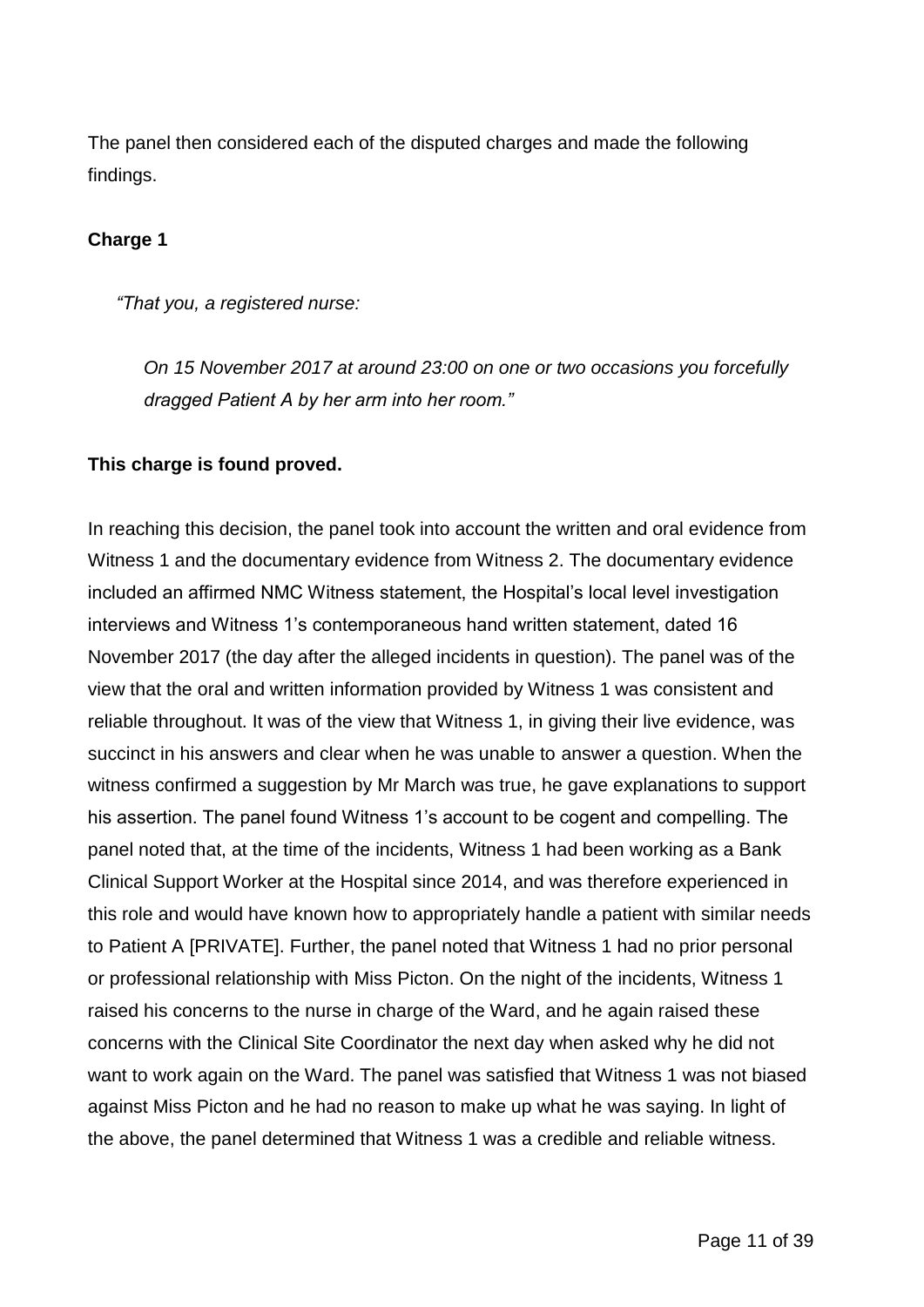The panel noted that Patient A was a patient with dementia and confusion who was wandering on the Ward and going into other patients' rooms. The panel noted that, in Witness 1's written NMC statement, he stated:

*'…The registrant appeared annoyed that Patient A had wandered out of her room as such she approached Patient A and forcefully dragged her by her arm into her room (Room 2). At this stage, I thought the registrant's actions towards Patient A was inappropriate and I thought the registrant showed no dignity and respect in that the registrant should have guided Patient A back into her room and not forcefully drag her.* 

*Patient A once again wandered out of her room and as such the registrant grabbed her by her arm yet again and forcefully dragged her back into her room…'*

In addition, the panel noted that Witness 1's written statement was consistent with his oral evidence and both his local statements (dated 16 November 2017 and 10 January 2018). Witness 1 was able to describe Miss Picton forcefully dragging Patient A by her arm into her room on at least one occasion. The panel took into consideration Miss Picton's explanation of this incident, as seen in the local Note of Investigation meeting dated 5 April 2018. It noted that Miss Picton explained she was not forceful with Patient A, rather she put her hand out and held Patient A's hand and went into her room with no effort, and at one point she had placed her hand around Patient A's waist to stop her falling. This evidence carried little weight as it was hearsay, and was not included in a signed and sworn statement. However, the panel noted that Witness 1 explained that he had only been a few meters away with a direct view and had seen the incident clearly. He clearly said Miss Picton did not handle Patient A in the manner she described, and had forcefully dragged Patient A into her room. Witness 1 said that guiding and directing a patient is done slowly and with patience and that this was not the approach he witnessed in this incident. The panel noted that the nursing care plan for Patient A stated that she '*could mobilise independently*' and that she '*was unsteady on her feet and to supervise when mobilising*'. The panel was more persuaded by Witness 1's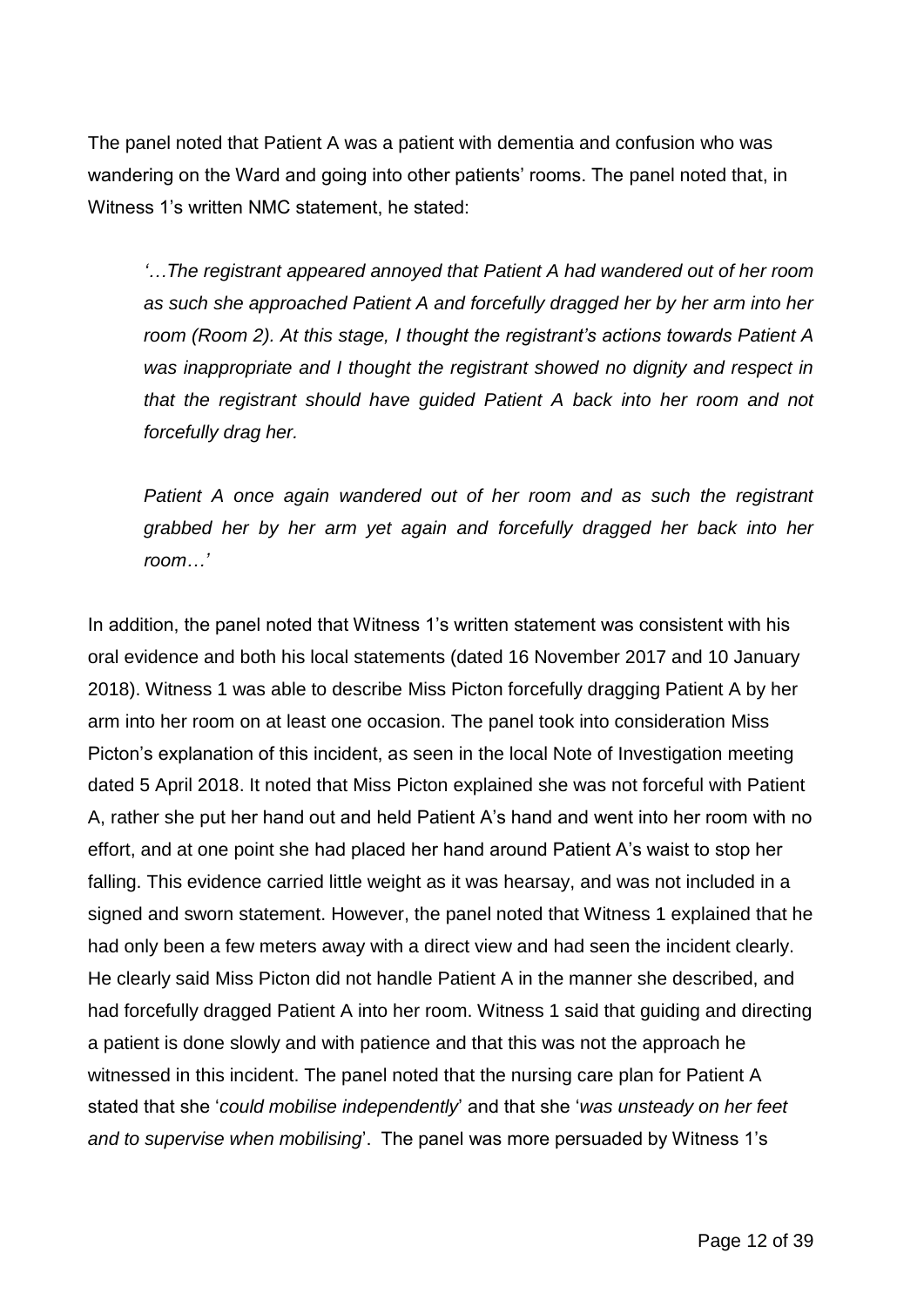explanation of events and his concerns about the lack of dignity and respect in the treatment of Patient A by Miss Picton and accepted his evidence.

In light of the above, on the balance of probabilities, the panel finds this charge proved. Albeit, the panel was unable to determine from the evidence before it whether Miss Picton forcefully dragged Patient A back to her room on two separate occasions or more than once in a prolonged intervention.

# **Charge 2)**

*"Sometime between 23:00 on 15 November 2017 and midnight forcefully attempted the administration of Haloperidol on one or two occasions."*

## **This charge is found proved.**

In reaching this decision, the panel took into account the oral and written evidence provided by Witness 1. For the reasons given in charge 1 above, the panel determined that Witness 1's evidence was consistent, credible and reliable. It noted that, in Witness 1's NMC statement, he stated that:

*"…Patient A then once again tried to leave her bed and at this point, the registrant opened the drugs cabinet, took out a bottle of liquid haloperidol (this medication is used to reduce excitement in the brain), she opened a 2ml syringe and drew up the medication to the maximum volume/level of the syringe. The light in Patient A's room was still off at this stage.*

*The registrant asked me to hold Patient A's hands firmly which I did, she then administered the medication to Patient A orally whilst firmly holding her face. Patient A screamed and spat out the medication immediately. The registrant drew up the medication again despite being unable to clarify how much of the previous dose had been spat out by Patient A, the registrant held Patient A's face and forcefully re-administered the medication to Patient A and she spat it out again. I left Patient A's room without questioning the registrant regarding her*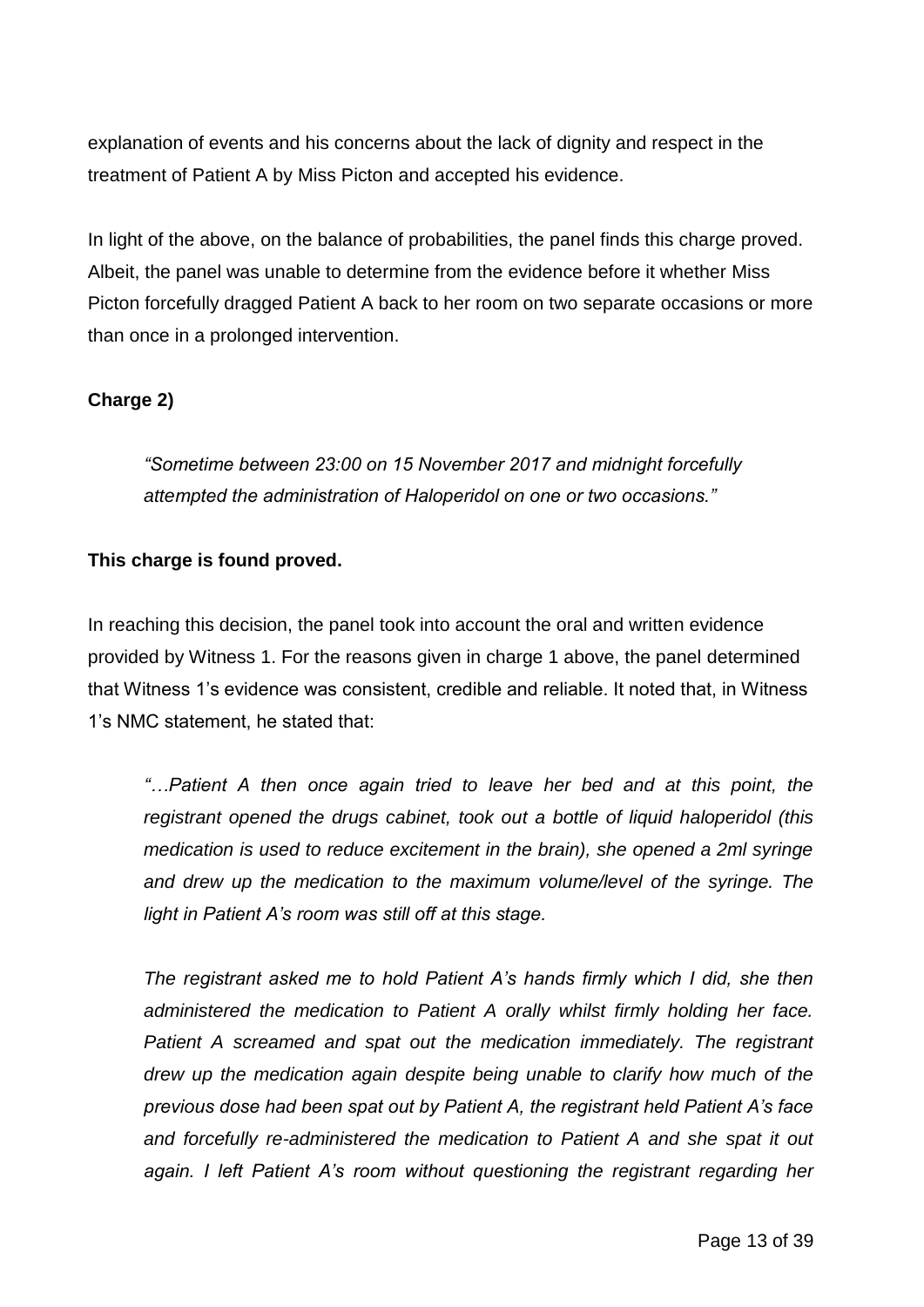*actions as I was shocked at what I had witnessed. This occurred between 11:00pm and 12am..."*

The panel noted that Witness 1's written statements were consistent with his oral evidence. The panel considered Witness 1's oral evidence regarding this charge to be very detailed. Witness 1 recalled that Miss Picton did not provide any explanation to Patient A about the medication to be administered and did not ask for Patient A's consent; and Miss Picton asked that he hold Patient A's hands down. He said Miss Picton had lowered the bed guard rail and placed her left hand under Patient A's jaw so she could not move her head and administered the medication with her right hand. Furthermore, Witness 1 was able to clearly recall Miss Picton drawing the medication on two occasions, once before Patient A spat it out and once after, without checking the amount she drew.

The panel did note Miss Picton's explanation of events, as seen in her local statement. Miss Picton stated:

> *"…I asked .. to hold Patient A hands and I supported her face, as I put the medication into her mouth Patient A spat it out so I drew up the dose*  again and re administered it followed by the syringe of juice to take the *taste away and this time Patient A swallowed it…"*

This evidence carried little weight as it was hearsay, and was not included in a signed and sworn statement. The panel was more persuaded by Witness 1's explanation of events. Witness 1 told the panel that there was no orange juice in sight and that the liquid in the syringe was not orange in colour. Further, he said that to administer juice through a syringe would be very unusual and it would be more usual to give Patient A drinks using a beaker.

The panel found that, on the balance of probabilities, this charge is proved. It determined that Miss Picton forcefully administered haloperidol to Patient A on two separate occasions.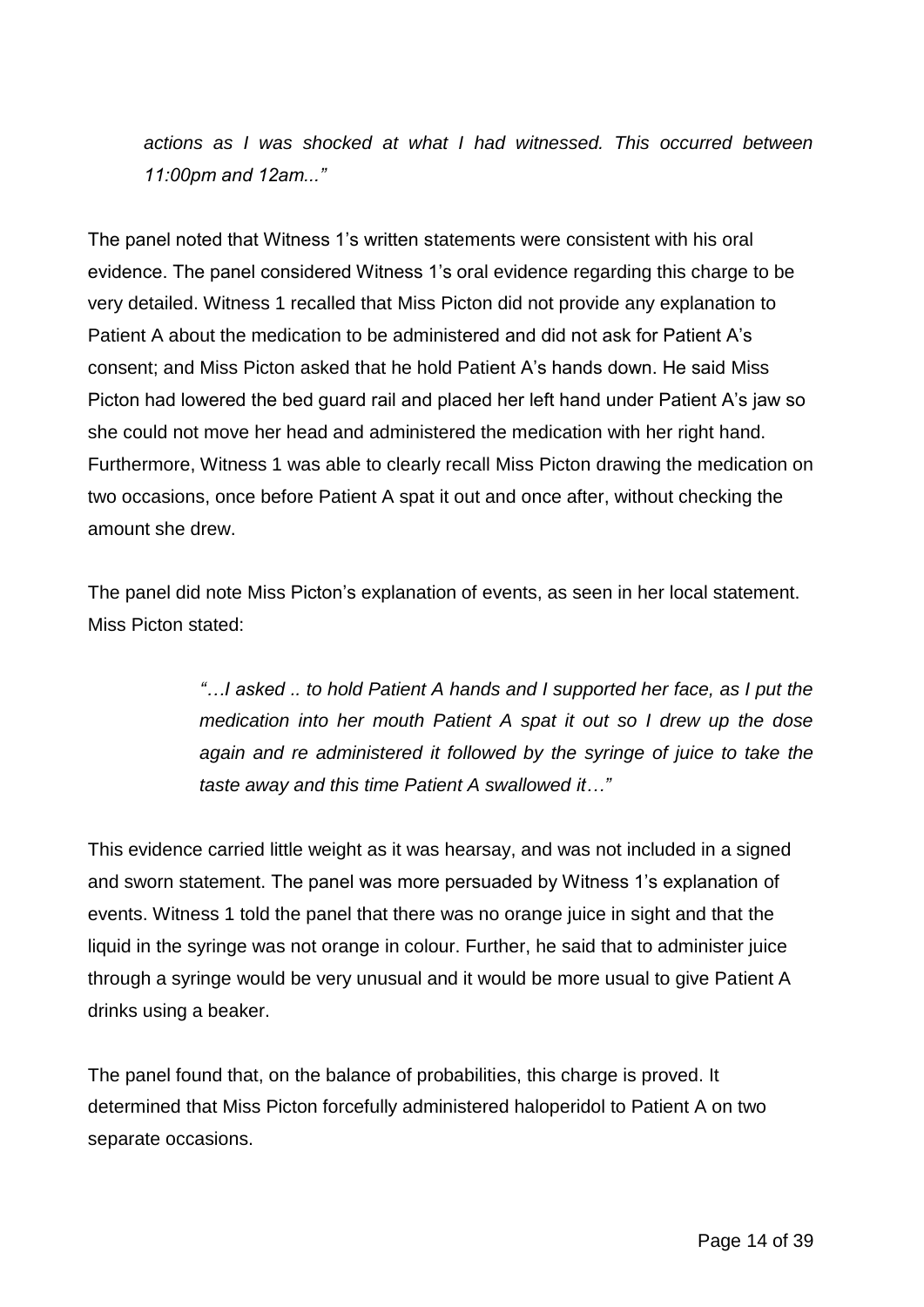#### **Charge 3)**

*"The administration of Haloperidol at '2' above was an incorrect dose of 2ml (4mg) instead of a correct dose of between 0.75mg – 1.5mg."*

#### **This charge is found proved.**

In reaching this decision, the panel took into account the oral and written evidence of Witness 1 and Witness 2's written evidence. For the reasons given at charge 1 above, the panel found Witness 1 to be credible and reliable. The panel noted that, in Witness 1's NMC statement (in addition to the paragraphs quoted above in charge 2) he stated that:

*"…I reported what I had witnessed to the nurse in charge of the shift (name unknown) and she asked me for the type of syringe the registrant used to forcefully administer medication to Patient A, I went back to Patient A's room to check the syringe the registrant used and confirmed that it was a 2ml syringe, I then informed the nurse in charge..."*

The panel noted that Witness 1's oral evidence was consistent with his written statements especially in regard to Miss Picton filling the syringe on two separate occasions. It noted that Witness 1 was able to clarify that there are different coloured syringes used in the Hospital, those with a skin coloured rubber plunger being 1ml and those with green rubber plungers being 2ml. Witness 1 stated that he saw Miss Picton used the green syringe to draw up and administer Haloperidol to Patient A. Miss Picton said that she used a 1ml syringe in her local investigation statement. This evidence carried little weight as it was hearsay, and was not included in a signed and sworn statement. When questioned about the quality of light in the room potentially hindering his vision, Witness 1 told the panel that Patient A's bedside light was on, but dimmed. However he was able to clearly see that Miss Picton had used a syringe with a green plunger, that she had filled the syringe to its maximum and that she did not check the amount of medication she drew up on both occasions. The panel accepted Witness 1's evidence, in that he had sufficient light to see what coloured syringe Miss Picton used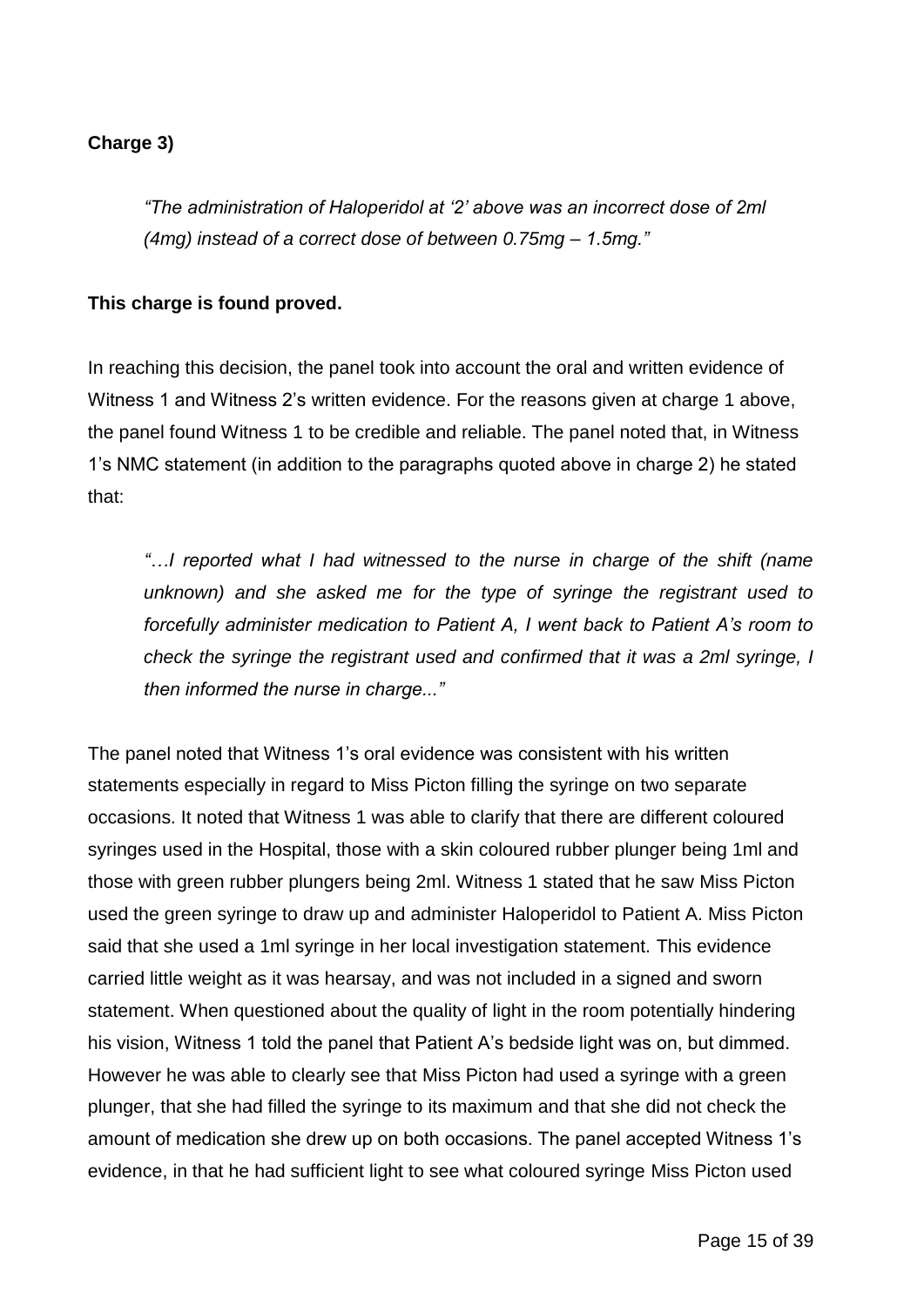and how much medication she drew up. The panel noted that, in the local investigation notes, Witness 1 had explained that he had later gone to the treatment room to look at the syringes, as he had never seen a green one before.

Witness 1 explained that to check the amount of medication drawn up in the syringe, Miss Picton would have needed to hold the syringe up to eye level in front of her face. Witness 1 said that Miss Picton did not do this. Witness 1 told the panel that Miss Picton did not check the medication to be given, the amount to be given, the frequency or the route against the medication administration chart, and Miss Picton did not check Patient A's identity against her wrist label and the medication administration chart. The panel determined that Miss Picton had used a full 2ml syringe to administer the medication to Patient A.

In considering this charge, the panel also took account of Witness 2's statement. In this, she produced a copy of page 369 of the British National Formulary (BNF) guidelines (Number 74 September 2017 – March 2018), which states:

*"…Agitation and restlessness in the elderly BY MOUTH Elderly: initially 0.75-1.5mg 2-3 times a day, adjusted according to response, if necessary…"*

In the statement of Witness 2 she stated that the proportion of Haloperidol was 10mg in 5ml. A 1ml dose would be 2mg and a 2ml dose would be 4mg. The panel accepted Witness 2's evidence on this point. The panel noted that, regardless of whether Miss Picton used a 1ml or 2ml syringe, as it accepted the medication was drawn up to the top of the syringe then the dose provided to Patient A would have been incorrect.

In light of the above, the panel was satisfied that, on the balance of probabilities, Miss Picton attempted to give Patient A an incorrect dose of medication on two occasions. The panel also determined that Miss Picton did not know how much medication she administered to Patient A.

## **Charge 4)**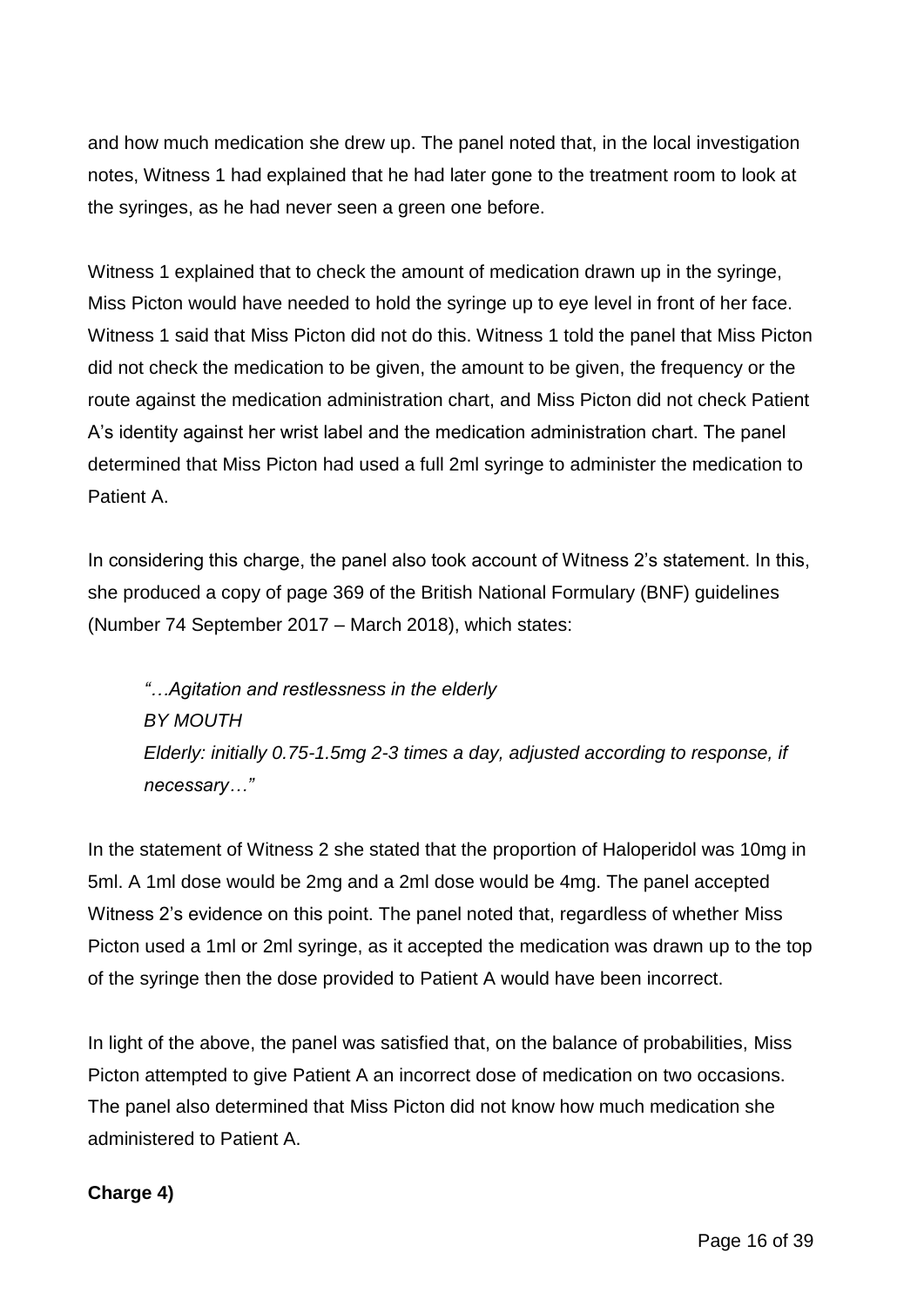*"Tilted Patient A's bed to prevent Patient A from leaving the bed"*

#### **This charge is found proved.**

In reaching this decision, the panel took into account the oral and written evidence from Witness 1. For the reasons given at charge 1 above, the panel considered Witness 1 to be a credible and reliable witness. It noted that, in his NMC statement, he stated:

*"…The ward telephone started ringing and it was a call for the registrant and as such the registrant left Patient A's room to receive her telephone call. At this point, I went into Patient A's room and noticed that her bed had been tilted down to the minimum level. I knew this would be uncomfortable, unsafe and a form of restraint for Patient A as her bed should be positioned to the normal height and level so I positioned Patient A's bed to the normal height. Unfortunately, I am unable to describe what the normal height should be.*

*When the registrant returned to Patient A's room, she was annoyed that I had repositioned Patient A's bed to the normal height. I then asked the registrant why she tilted Patient A's bed to the minimum level and she answered by saying she did that to stop Patient A from leaving her room and also to stop her from wandering around the ward..."*

The panel was of the view that Witness 1's oral evidence was consistent with his written statements. The panel noted that, in the internal investigation, Miss Picton claimed that she had tilted the bed in this position as Patient A had complained about leg pain and swollen legs. Witness 1 told the panel that he had no knowledge of Patient A having leg pain on the shift in question. Further, he told the panel that the position the bed was tilted in was wholly inappropriate regardless of swollen legs. The panel was assisted by the clear diagrams of the bed positions Witness 1 made for them in answer to questions whilst giving oral evidence (Exhibit 5). Witness 1 made four diagrams to illustrate the bed in a flat position (diagram one), a position with the knees raised (diagram two), a position for the patient to be sat as if in a chair (diagram three) and a fourth position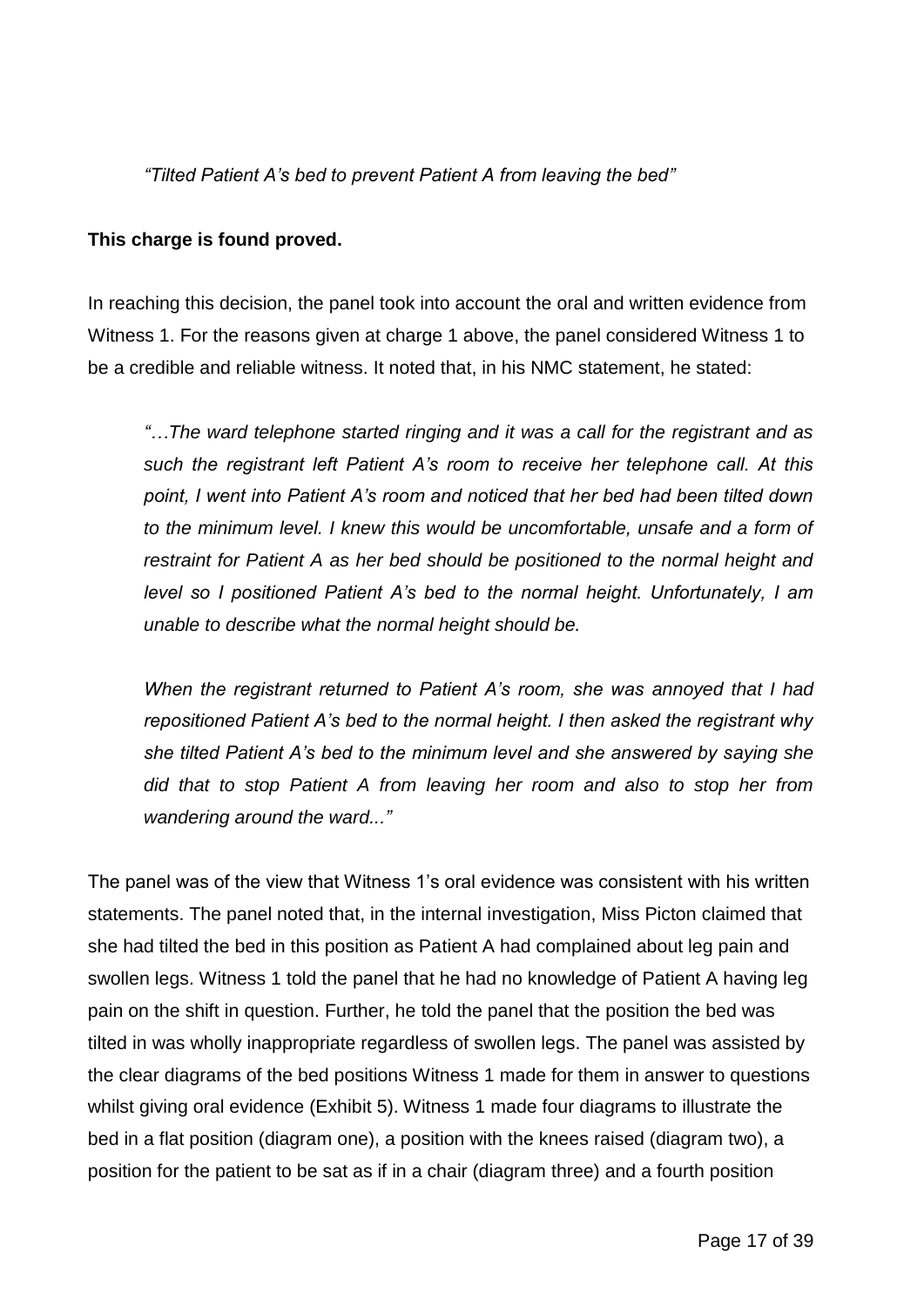which was the position in which he found Patient A (diagram four). This position was with the head of the bed in a diagonal line to the knees and below the height of the knees. Witness 1 said he had never seen a bed placed in this position before. Witness 1 told the panel that the only reason he could think of for the bed being placed in this position would be to prevent Patient A from leaving the bed. The panel gave no weight to the *'rough sketch'* of the bed position made by Witness 2, as it noted that, whilst she was trying to assist the hearing, her '*rough sketch'* was her interpretation of how the bed position had been described to her. When shown this rough sketch, Witness 1 said this was not the position of the bed that he had seen.

In addition, Witness 1 informed the panel that the bed's guard rails were up, which could only be operated from the outside of the bed. The panel accepted this evidence, and was of the view that Miss Picton did this as she did not want Patient A to leave the bed. Witness 1 further stated that, when he questioned Miss Picton about the tilting of the bed and the guard rails being put up, she said she "*did that to stop Patient A from leaving her room and also to stop her from wandering around the ward."*

Therefore, in light of the above, the panel found this charge to be proved on the balance of probabilities.

## **Charge 5a)**

*"On 15/16 November 2017 did not document:*

*The failed administration of Haloperidol at '2' above."*

## **This charge is found proved.**

In reaching this decision, the panel took into account the oral and written evidence of Witness 1 and the exhibits provided by Witness 2. For the reasons given at charge 1 above, the panel accepted Witness 1's evidence as reliable and credible. The panel decided to place significant weight on the exhibits provided by Witness 2, especially when they relate to medical and nursing records for Patient A.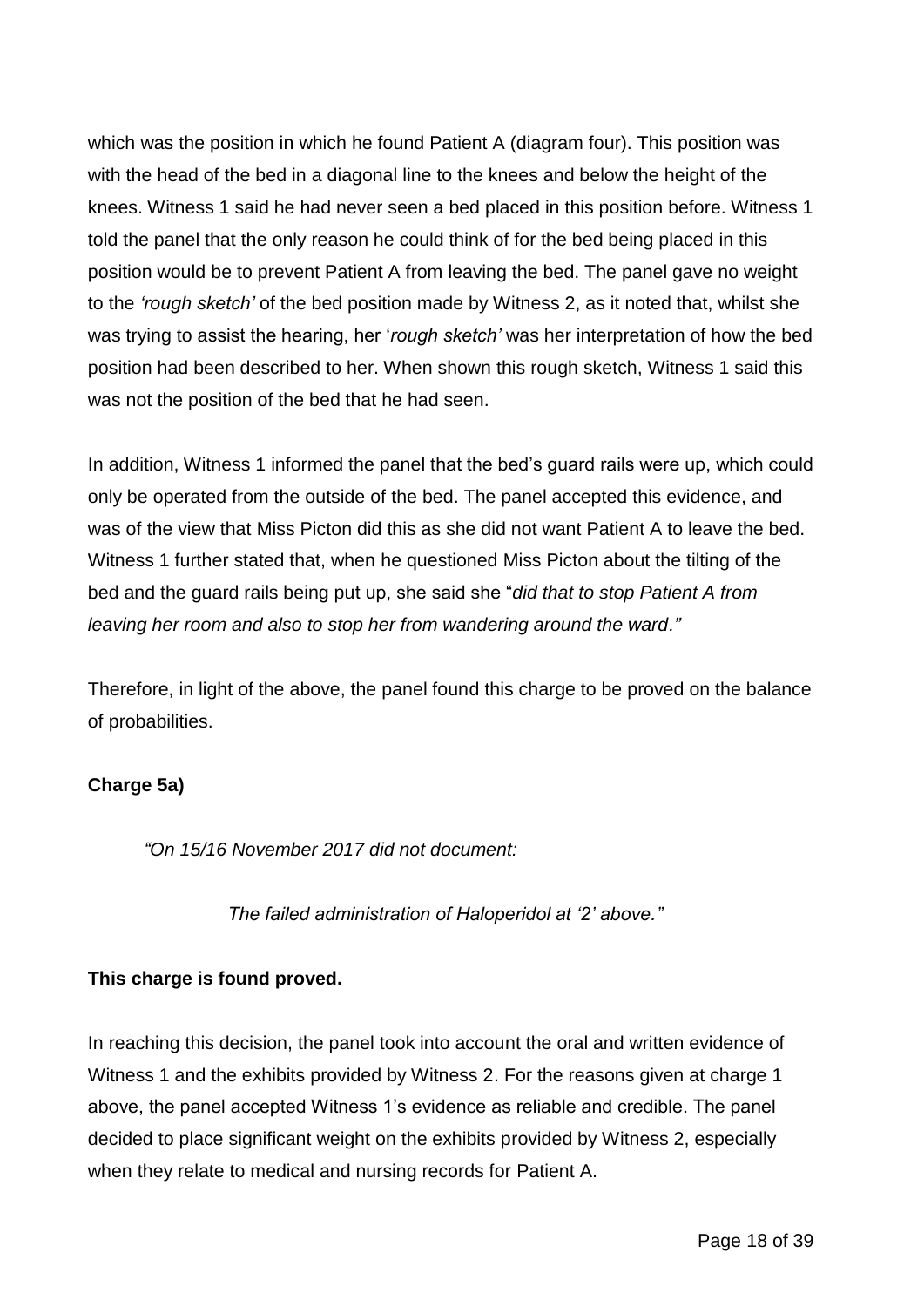The panel noted that Witness 1 said he had checked Patient A's medication administration record prior to leaving the Ward at 01:20, and did not see anything documented about the two attempts to administer medication to Patient A by Miss Picton between 23:00 and 00:00. Further, the panel noted that this incident was not recorded in Patient A's nursing care record on the night of the incident. The nursing care record was written by another registered nurse on duty that night and only stated that two doses of PRN Haloperidol were given.

The panel noted that there were only two entries in Patient A's medication administration record on 15 November 2017 relating to the administration of Haloperidol. The first was at 20:25 and the second at 23:10. There is no entry documenting a failed administration of Haloperidol. The panel referred to the exhibited codes for non-administration of prescribed medicines, which clearly state that if a patient refuses medication, it needs to be recorded in the medication administration chart.

In addition, the panel noted that, in the outcome of the internal investigation, Miss Picton admitted to *"administering Failing to document 'failed' administration of a dose of Haloperidol on the drug chart and in the medical notes"[sic].* The panel decided to give some weight to Miss Picton's admissions in the internal investigation, as they were admissions against interest. The panel also noted that Miss Picton was accompanied by her UNISON representative at the investigation meeting.

The panel therefore found this charge proved on the balance of probabilities.

# **Charge 5b)**

*"On 15/16 November 2017 did not document:*

*The dose of Haloperidol at '3' above."*

## **This charge is found proved.**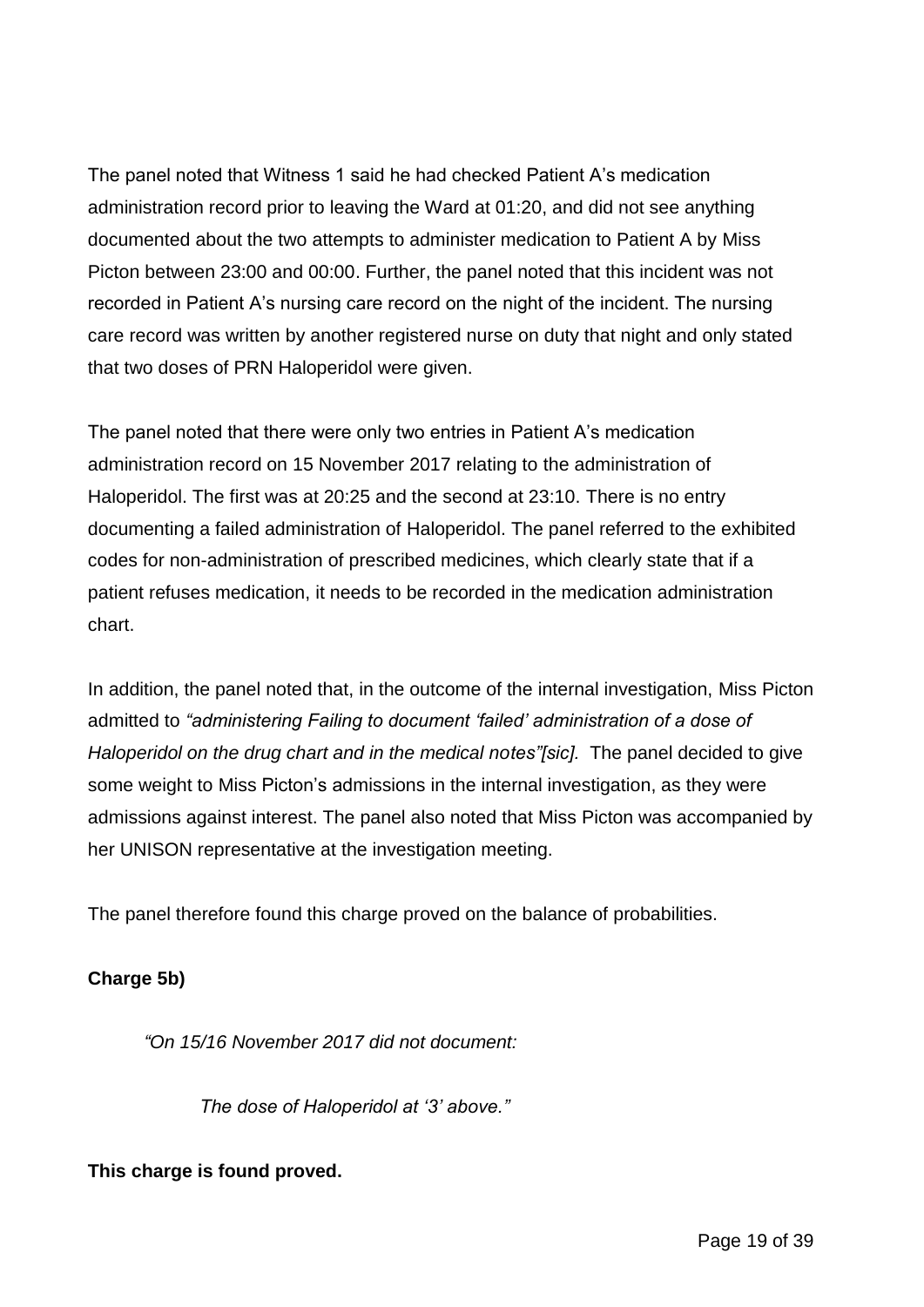In reaching this decision, the panel took into account the oral and documentary evidence provided by Witness 1 and the exhibits from Witness 2. The panel determined that, as charge 3 has been found proved, Miss Picton attempted to administer two separate incorrect doses of Haloperidol to Patient A. The panel noted that one 0.5mg administration of Haloperidol had been recorded at 23:10 (it is not clear by whom); however both attempts to administer 4mg of Haloperidol between 23:00 and 00:00 were not recorded in the medication administration chart. Further, Miss Picton made no entry in the nursing care records for Patient A during this shift.

Therefore, on the balance of probabilities, the panel finds this charge proved.

# **Charge 5c)**

*"On 15/16 November 2017 did not document:*

*The reason for tilting Patient A's bed at '4' above."*

## **This charge is found proved.**

In reaching this decision, the panel took into account the exhibits provided by Witness 2. The panel determined that, as it had found charge 4 proved, Miss Picton did tilt the bed of Patient A to prevent her from leaving the bed. There is no entry in the patient notes relating to this overnight shift to indicate that Miss Picton tilted the bed nor any reason for tilting the bed. Indeed, Miss Picton has not made any notes in Patient A's nursing record for this shift.

In light of this, on the balance of probabilities, the panel determined that this charge is found proved.

## **Charge 5d)**

*"On 15/16 November 2017 did not document:*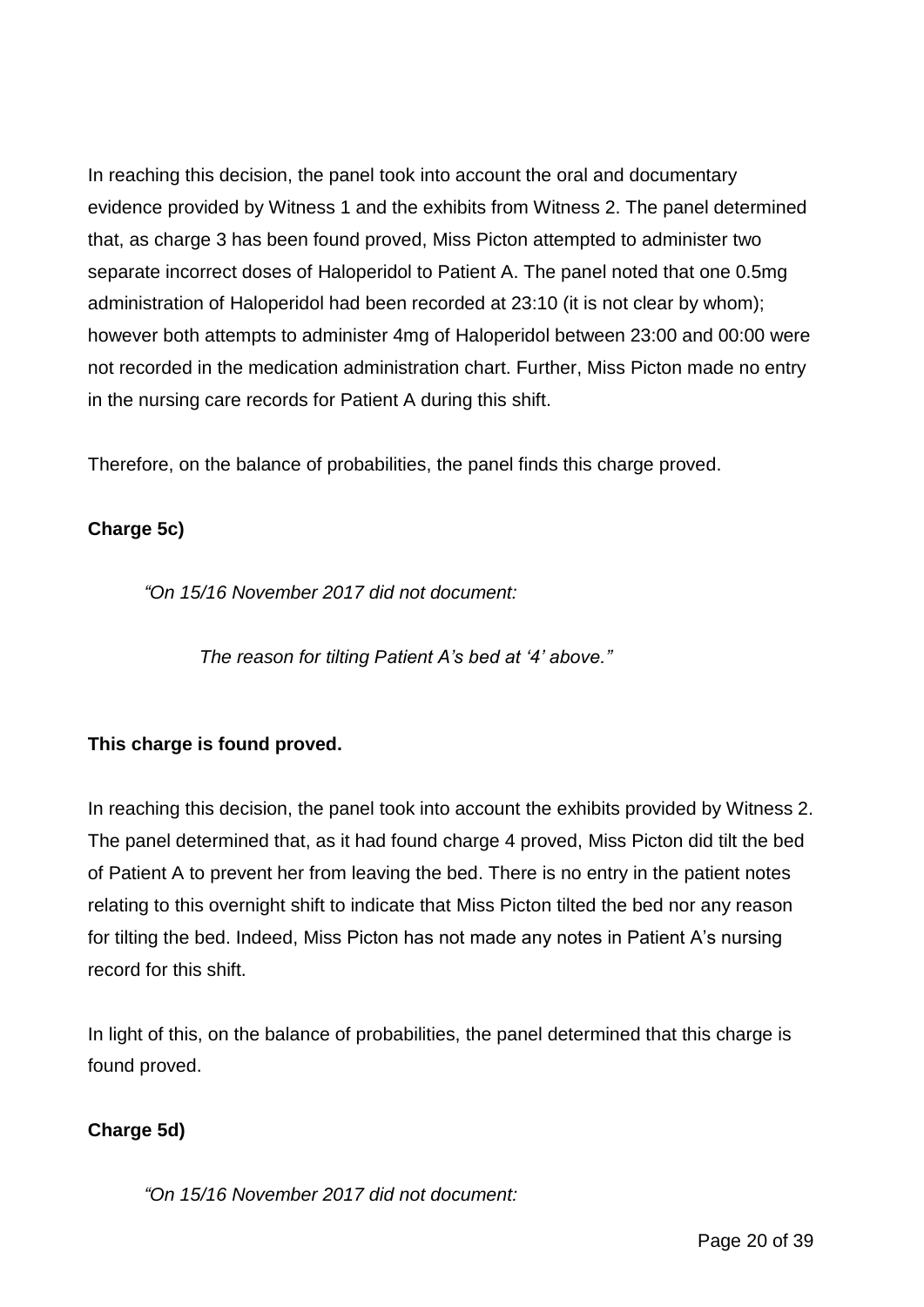*Patient A's behavioural patterns and/or physical condition."*

## **This charge is found proved.**

In reaching this decision, the panel took into account the exhibits and signed and dated NMC statement provided by Witness 2. The panel noted that, in the internal investigation, Miss Picton admitted to

*"… failing to keep accurate documentation with regard to the patients case (the patient having a pattern of fluctuating degrees of confusion, the patient having various preferences of who delivered care and the patient complaining of sore legs…"*

This is further corroborated by Witness 2's written statement, which states that:

*"… the registrant allegedly failed to document information about fluctuating behavioural patterns or other physical condition of the patient, she claimed that she had been looking after Patient A because Patient A did not like Witness 1 [sic] however this was not documented… The registrant made no documentation in the clinical notes for the shift…"* 

The panel decided to give weight to Miss Picton's admissions in the internal investigation, as they were admissions against interest. It also gave weight to Witness 2's written NMC statement, as there is no reason to doubt the medical and nursing records that she exhibited. The panel determined that Miss Picton had made no entry in Patient A's care notes during this shift and that there is no mention of Patient A's behavioural patterns and/or physical condition in Patient A's care notes. In light of the above, on the balance of probabilities, the panel finds this charge proved.

# **Charge 5e)**

*"On 15/16 November 2017 did not document:*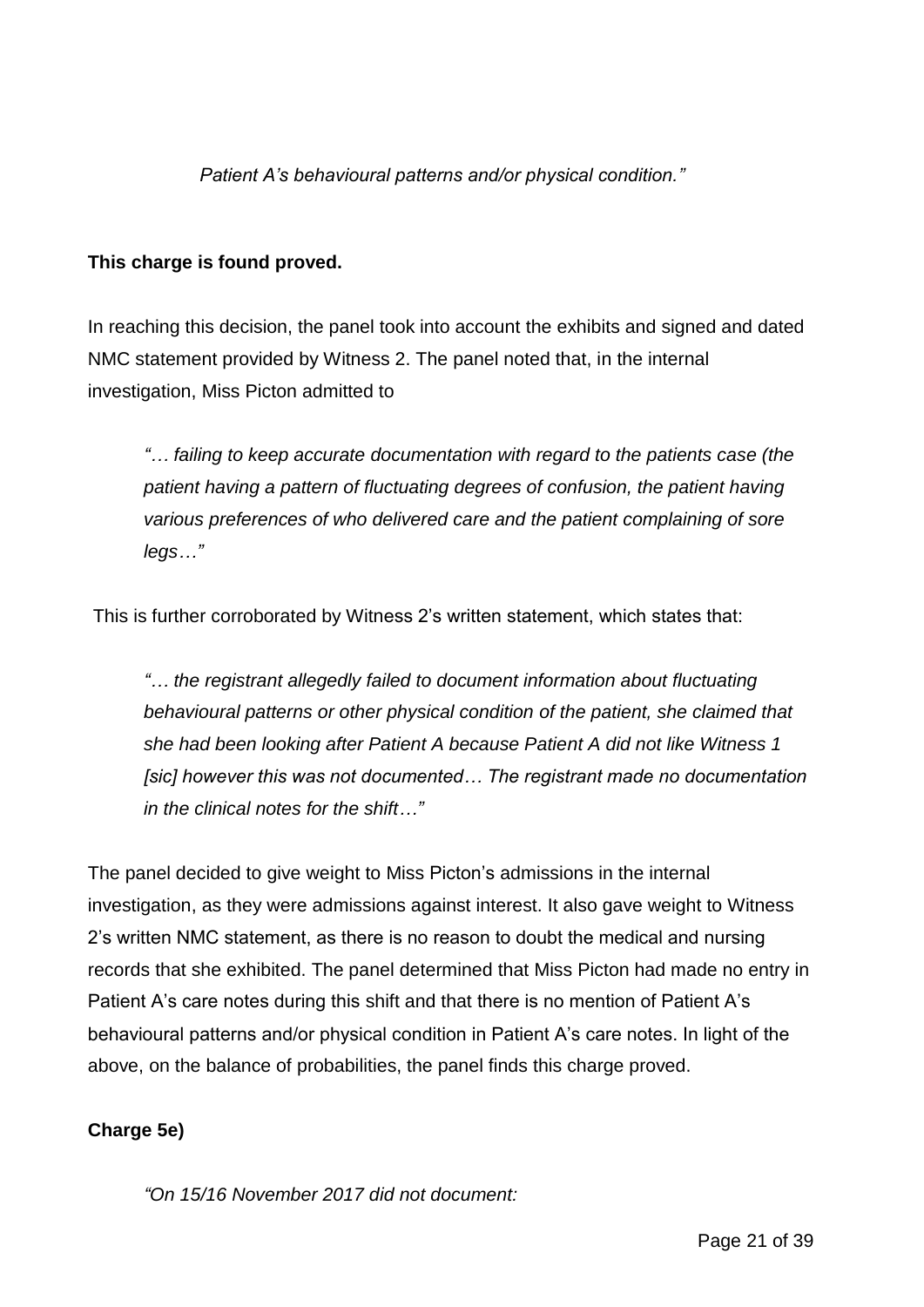*Patient A's swollen legs."*

#### **This charge is found proved.**

In reaching this decision, the panel took into account the exhibits and written NMC statement from Witness 2. The panel noted that, in the internal investigation, Miss Picton admitted to:

*"…failing to keep accurate documentation with regard to the patients case… and the patient complaining of sore legs which she said necessitated her action of tilting the bed"*

The panel decided to give weight to Miss Picton's admissions in the internal investigation, as they were admissions against interest.

Further, it noted that in her written NMC statement, Witness 2 stated that:

*"…The registrant made no documentation in the clinical notes for the shift. She also claimed that Patient A had been complaining of sore, swollen legs which necessitated her action of tilting her bed, however this was not documented in the clinical notes..."*

The panel accepted this evidence from Witness 2, as there is no reason to doubt the medical and nursing records that she exhibited. The panel determined that Miss Picton had made no entry in Patient A's nursing care notes during this shift and that there were no clinical notes made regarding Patient A complaining of sore, swollen legs. In light of this, on the balance of probabilities, the panel found this charge proved.

#### **Fitness to practise**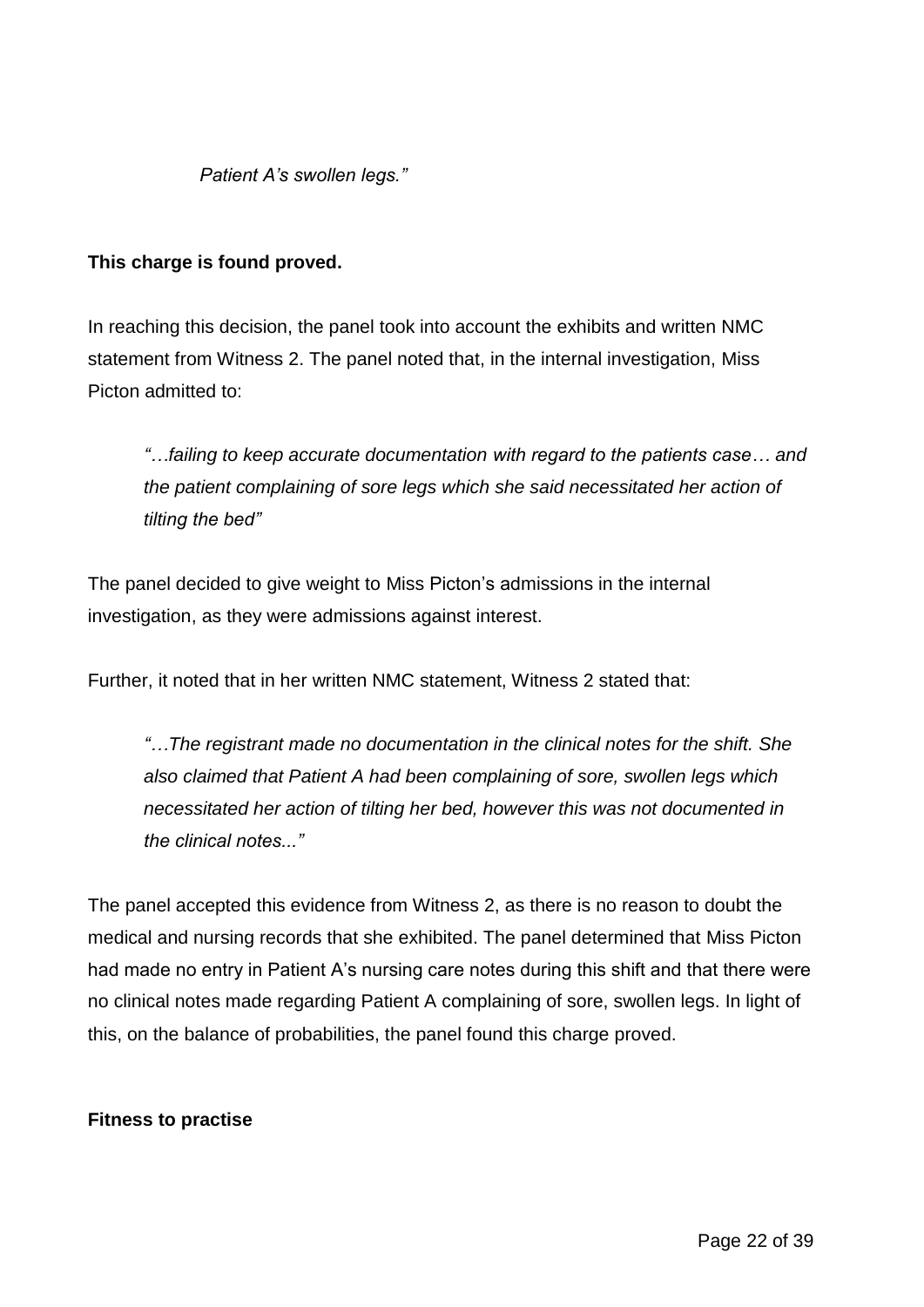Having reached its determination on the facts of this case, the panel then moved on to consider, whether the facts found proved amount to misconduct and, if so, whether Miss Picton's fitness to practise is currently impaired. There is no statutory definition of fitness to practise. However, the NMC has defined fitness to practise as a registrant's suitability to remain on the register unrestricted.

The panel, in reaching its decision, has recognised its statutory duty to protect the public and maintain public confidence in the profession. Further, it bore in mind that there is no burden or standard of proof at this stage and it has therefore exercised its own professional judgement.

The panel adopted a two-stage process in its consideration. First, the panel must determine whether the facts found proved amount to misconduct. Secondly, only if the facts found proved amount to misconduct, the panel must decide whether, in all the circumstances, Miss Picton's fitness to practise is currently impaired as a result of that misconduct.

#### **Submissions on misconduct**

In coming to its decision, the panel had regard to the case of *Roylance v General Medical Council (No. 2) [2000] 1 AC 311* which defines misconduct as a *'word of general effect, involving some act or omission which falls short of what would be proper in the circumstances.'*

Mr March invited the panel to take the view that the facts found proved amount to misconduct. The panel had regard to the terms of 'The Code: Professional standards of practice and behaviour for nurses and midwives (2015 the Code) in making its decision.

Mr March identified the specific, relevant standards he submitted Miss Picton's actions breached. He submitted that the charges proved amount to misconduct as Miss Picton's actions were serious and fell far below what is expected of a reasonable and competent nurse. He submitted that Miss Picton's actions demonstrate departure from the professional standards required of a registered nurse in that she roughly handled a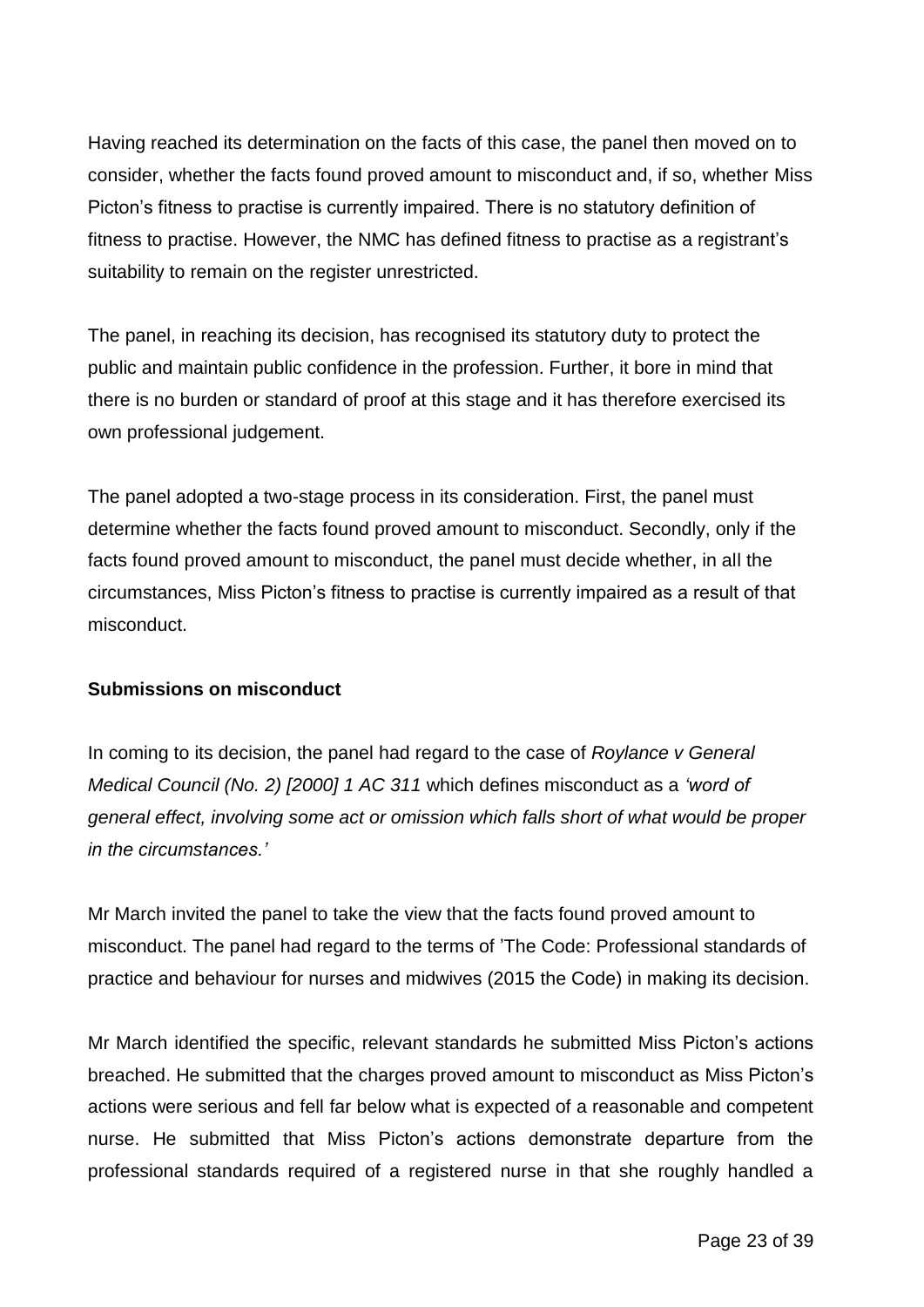vulnerable patient, forcefully attempted to administer an excessive dose of a sedative, and failed to keep proper records of medication and treatment.

In Mr March's written submissions, he submitted that:

*'Charges 1, 2 and 4 raise concerns about treating Patient A as an individual and upholding her dignity. Each of these charges involve the use of force and/or restraint on a vulnerable patient. What stuck with [Witness 1] after witnessing these events was the lack of "dignity and respect" shown to Patient A. These charges also raise concerns about failing to respond compassionately and politely to a person in distress. The use of unlawful force on a vulnerable patient inevitably also engages the reputation of the profession. The treatment of Patient A was unfair, it was bordering on bullying behavior, it amounts to an unlawful use of force and/or restraint and caused upset or distress to a vulnerable person.*

*Charge 2 and 3 raise concerns about the proper administration of medicines. The correct dose of haloperidol in this case would have been a dose of 0.75mg [-] 1.5mg can be given up to 2 or 3 times per day adjusted to response if necessary [Witness Statement of [Witness 2] paragraph 14]. The proportion of haloperidol was 10mg in 5ml [Witness Statement of [Witness 2] paragraph 14].*

*The panel determined that Miss Picton had used a full 2ml syringe to administer the medication to Patient A. This means that she administered 4mg, an unknown amount of which was spat out, and then a further 4mg, for a total of 8mg, significantly in excess of the correct dose. The panel also noted that, even if Miss Picton had (as she alleged during the local investigation) used a 1ml syringe, then the dose provided to Patient A would have been incorrect. As such, the Registrant forcefully administered a concerning and excessive quantity of a sedative, in breach of her training and guidance. This could have had very serious consequences for the patient, as [Witness 2] explains at paragraph 15 of her witness statement* 

*"Although there was no harm in relation to the registrant's alleged actions, in my view, the actions of the registrant are clinically unacceptable, the*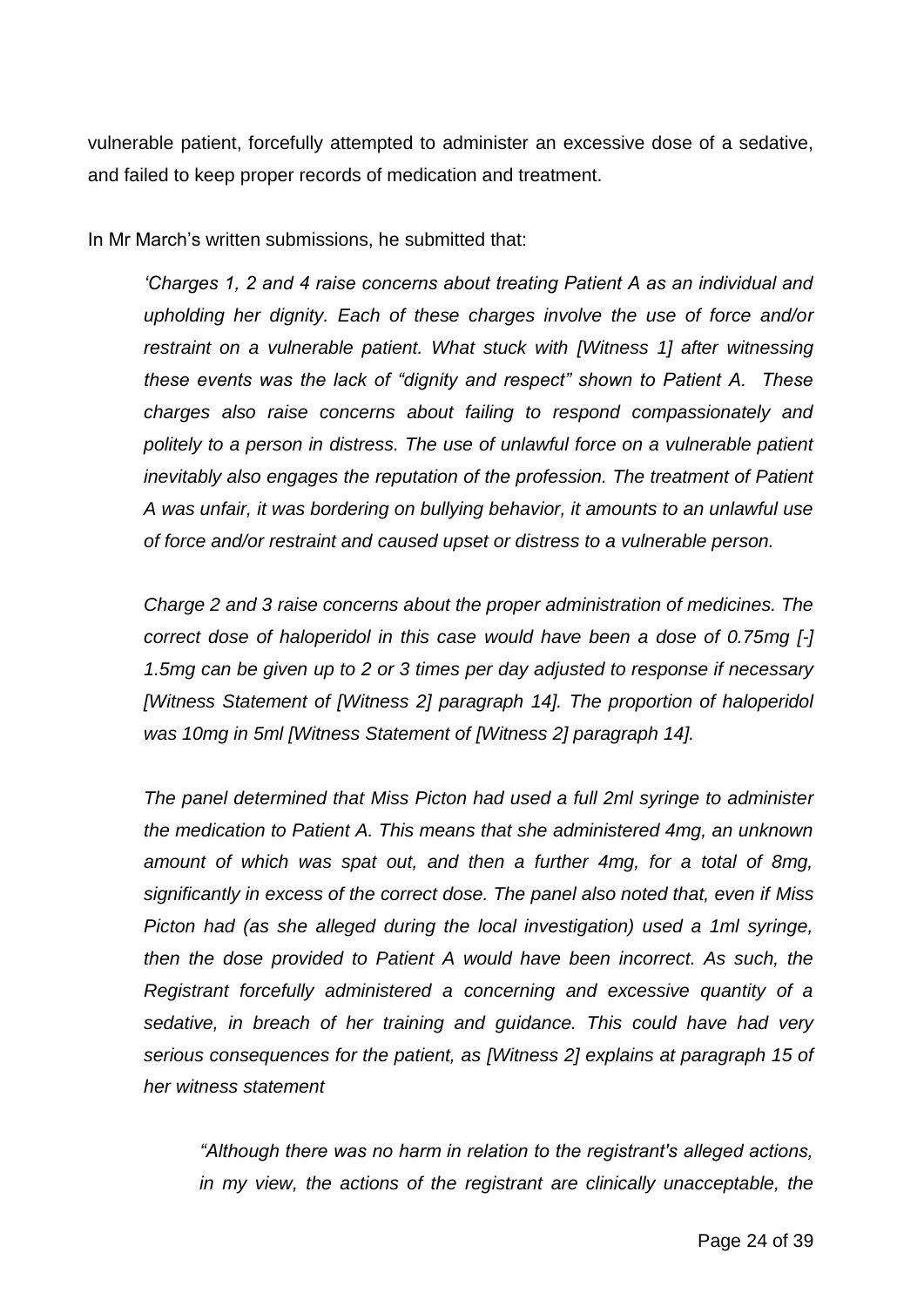*registrant allegedly administered medication more often than prescribed which could have led to a misinformed treatment plan and over sedation which can in extreme cases lead to death"*

*[Witness 1] also stressed the possible danger at paragraph 11 of his witness statement* 

*"The registrant gave Patient A too much of the medication within a short period of time and this could have led to over sedation which can in extreme cases lead to death."*

*Charge 5 raises concerns about poor recordkeeping, for reasons that are selfexplanatory. Failures to accurately document dosage or failed administration could lead to a risk of overdosing. Failure to document alleged changes in a*  patient's conditions can lead to a patient getting improper treatment, this is *particularly important in the case of a patient who has a limited and/or varying ability to express her own needs or remember what treatment she has received.'*

## **Submissions on impairment**

Mr March moved on to the issue of impairment and addressed the panel on the need to have regard to protecting the public and the wider public interest. This included the need to declare and maintain proper standards and maintain public confidence in the profession and in the NMC as a regulatory body. This included reference to the cases of *Council for Healthcare Regulatory Excellence v (1) Nursing and Midwifery Council (2) and Grant [2011] EWHC 927 (Admin).*

Mr March provided the panel with written submissions, in which he submitted:

*'The panel should also consider paragraph 71 and 74 of the above case:*

*[71] – "However it is essential, when deciding whether fitness to practise is impaired, not to lose sight of the fundamental considerations .... namely the need to protect the public and the need to declare and*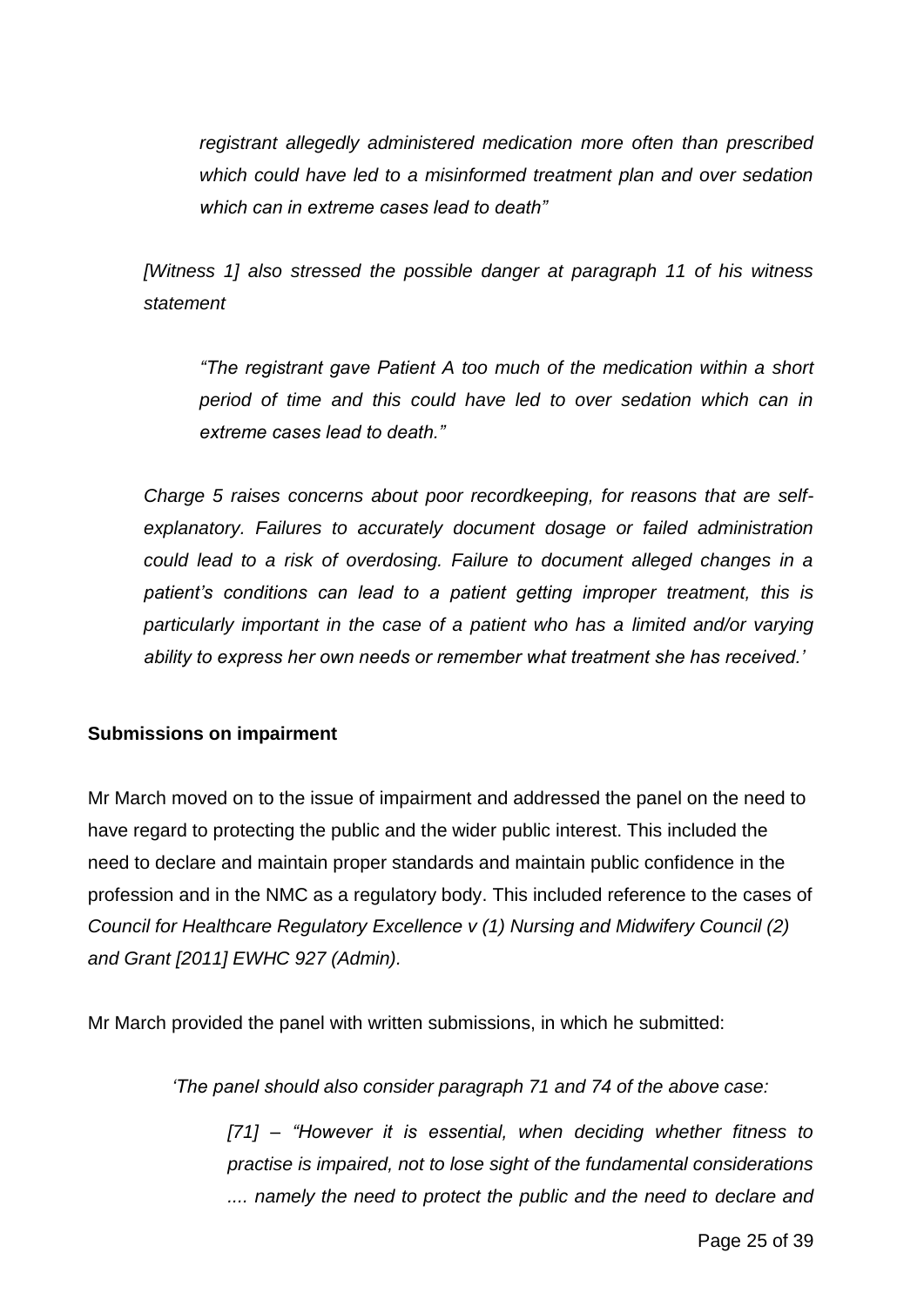*uphold proper standards of conduct and behaviour so as to maintain public confidence in the profession."*

*[74] – "In determining whether a practitioner's fitness to practise is impaired by reason of misconduct, the relevant panel should generally consider not only whether the practitioner continues to present a risk to members of the public in his or her current role, but also whether the need to uphold proper professional standards and public confidence in the profession would be undermined if a finding of impairment were not made in the particular circumstances."*

*Dealing in turn each of the four questions in the Shipman Report, the actions by the Registrant. The NMC submits* 

- *a. Firstly, that inappropriate use of force and restraint, inappropriate dosage of sedatives and poor record keeping clearly put Patient A at an unwarranted risk of harm;*
- *b. Secondly, this behavior is liable to bring the profession into disrepute and this has been a largely public hearing so the public will be entitled to hear of her behavior;*
- *c. Thirdly, for the reasons set out at paragraphs 7-13 above, the behavior breaches several fundamental tenets of the profession; and*
- *d. Fourthly, although dishonesty has not been an express allegation in this case, it may follow that the registrant was dishonest in denying allegations in the local investigation which the panel has now found proved.*

*Further, the NMC submit that the panel should consider the need to uphold proper standards and public confidence, and whether these will be undermined if impairment were not found. The NMC submits that these would be undermined if impairment was not be found in the case of a registered*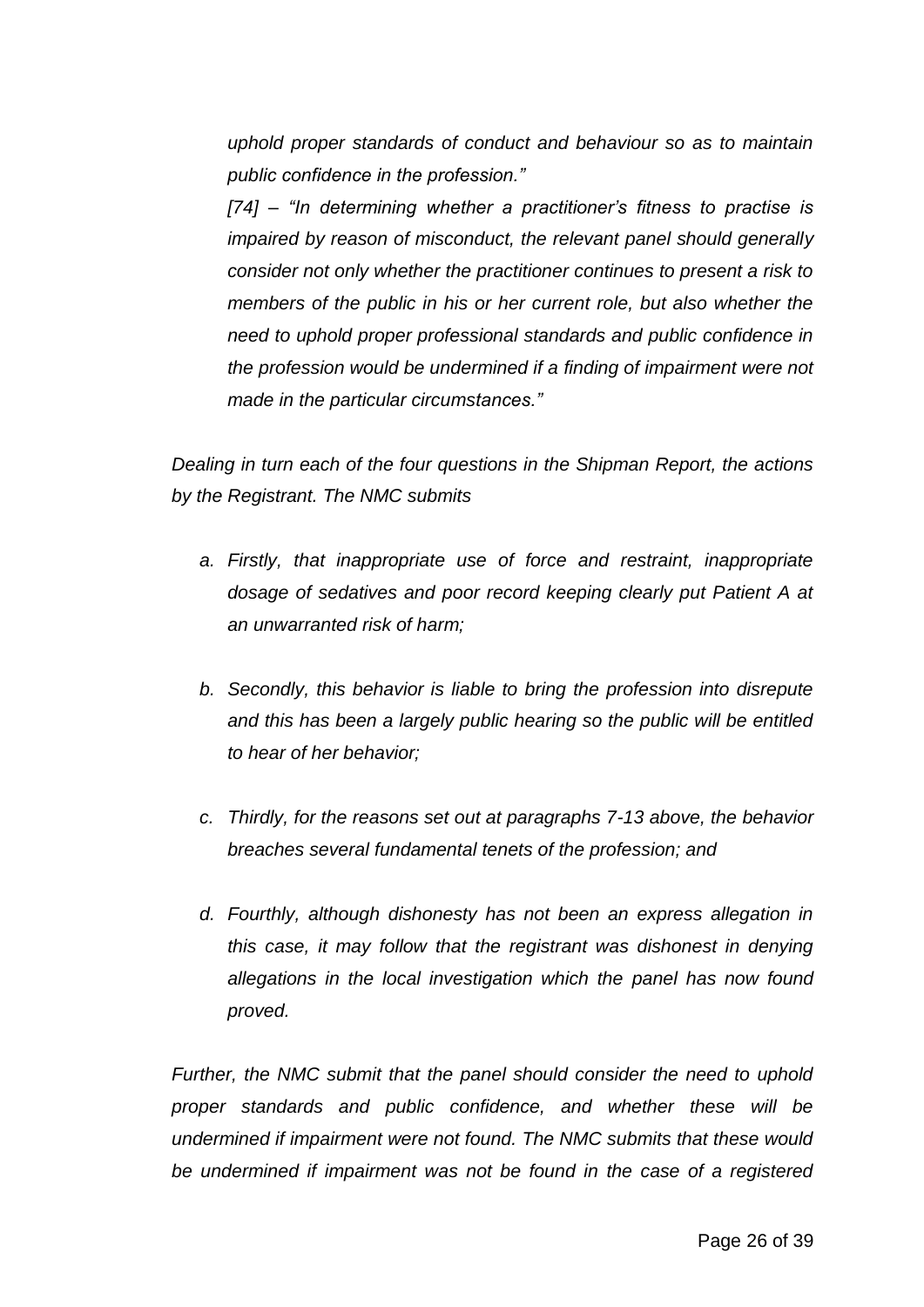*nurse who has been found to have roughly handled and inappropriately restrained a vulnerable patient, forcefully administered excessive doses of a sedative, and failed to keep adequate records.* 

*The NMC submits that the Registrant's actions involved a serious departure from professional standards, likely to cause risk to patients in the future if they are not addressed. There has been limited engagement with the Nursing and Midwifery Council from the Registrant and she has failed to demonstrate full insight into her failings or remediate those failings. The Registrant in her email of 17 January 2022 [Proof in absence bundle p3] simply says* 

*"I am not fit to practice and have asked in each communication that my name be removed from the NMC register"*

*As such, we consider that the risk of repetition remains a valid concern if she were to return to practice. '*

The panel accepted the advice of the legal assessor which included reference to a number of relevant judgments. These included: *Rylands v General Medical Council [1991] Lloyds Rep Med 139 and Cohen v GMC [2007] EWHC 581 (Admin).*

## **Decision and reasons on misconduct**

When determining whether the facts found proved amount to misconduct, the panel had regard to the terms of the Code.

The panel was of the view that Miss Picton's actions did fall significantly short of the standards expected of a registered nurse, and that Miss Picton's actions amounted to a breach of the Code. Specifically:

## *1. Treat people as individuals and uphold their dignity*

*1.1 treat people with kindness, respect and compassion*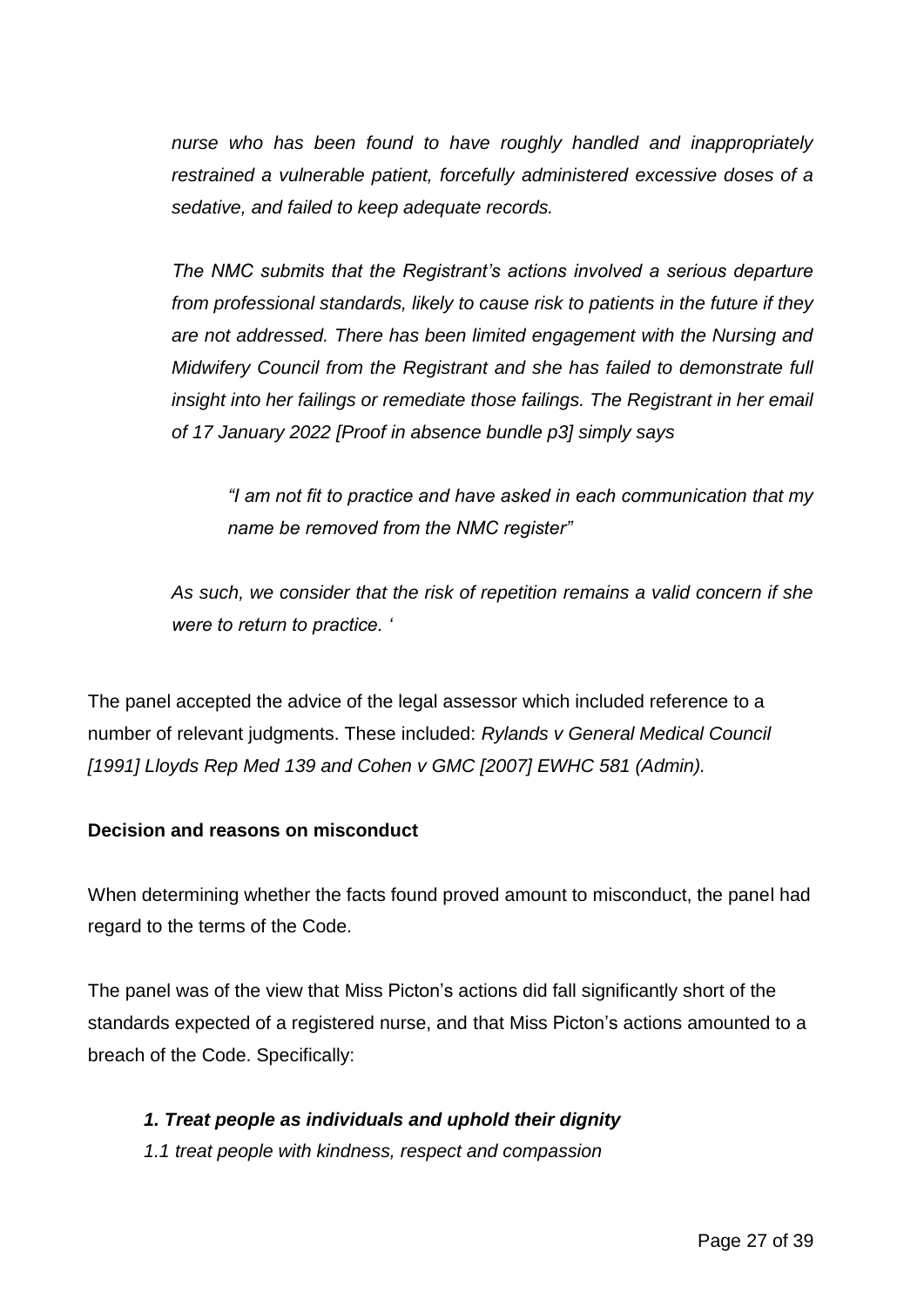#### *2. Listen to people and respond to their preferences and concerns*

*2.5 respect, support and document a person's right to accept or refuse care and treatment*

*2.6 recognise when people are anxious or in distress and respond compassionately and politely*

#### *4 Act in the best interests of people at all times*

*4.1 balance the need to act in the best interests of people at all times with the requirement to respect a person's right to accept or refuse treatment* 

*4.2 make sure that you get properly informed consent and document it before carrying out any action*

4.3 keep to all relevant laws about mental capacity that apply in the country in *which you are practising, and make sure that the rights and best interests of those who lack capacity are still at the centre of the decision-making process*

#### *10. Keep clear and accurate records relevant to your practice*

*10.1 complete all records at the time or as soon as possible after an event, recording if the notes are written some time after the event*

*10.2 identify any risks or problems that have arisen and the steps taken to deal with them, so that colleagues who use the records have all the information they need*

# *18 Advise on, prescribe, supply, dispense or administer medicines within the limits of your training and competence, the law, our guidance and other relevant policies, guidance and regulations*

*18.1 prescribe, advise on, or provide medicines or treatment, including repeat prescriptions (only if you are suitably qualified) if you have enough knowledge of that person's health and are satisfied that the medicines or treatment serve that person's health needs*

*19 Be aware of, and reduce as far as possible, any potential for harm associated with your practice*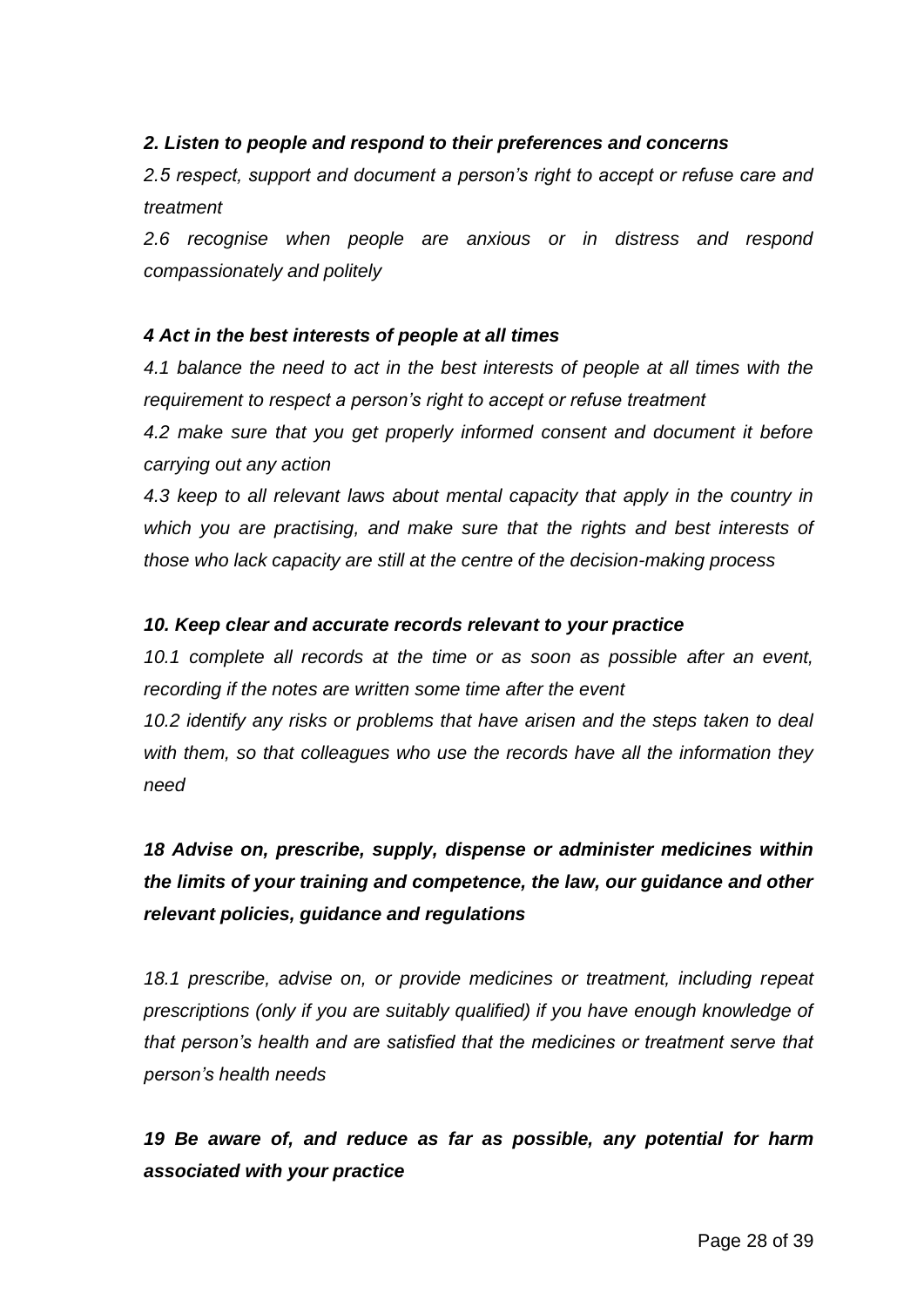*19.1 take measures to reduce as far as possible, the likelihood of mistakes, near misses, harm and the effect of harm if it takes place*

#### *20. Uphold the reputation of your profession at all times*

*20.1 keep to and uphold the standards and values set out in the Code 20.2 … treating people fairly… without … bullying or harassment 20.5 treat people in a way that does not take advantage of their vulnerability or cause them upset or distress'*

The panel appreciated that breaches of the Code do not automatically result in a finding of misconduct. However, the panel was of the view that, in regard to charge 1, Miss Picton's actions did fall seriously short of the standards expected of a registered nurse. It noted that this charge relates to Miss Picton forcefully dragging a vulnerable patient into their room. The panel determined that this action is highly inappropriate, and showed Miss Picton treating Patient A without any dignity or respect. Therefore, the panel found that this charge amounts to misconduct.

In regard to charge 2, the panel was of the view that Miss Picton's actions fell seriously short of the standards expected of a registered nurse. It noted that this charge relates to forcefully administering medication to a vulnerable Patient A on two occasions. The panel determined that this action again highlights Miss Picton not treating Patient A with dignity and respect, as she did not explain to Patient A what medication she was giving to her, she did not ask for Patient A's consent and did not respect Patient A's choice to refuse the medication. She did not respond with kindness or compassion to the distress this caused Patient A. Further, the panel noted that Miss Picton's action in this charge raised serious concerns regarding her understanding of how to correctly and safely administer medication as she did not undertake the standard, required checks before administration. The panel considered that Miss Picton demonstrated a deliberate unwillingness to follow the necessary protocols for safe practice. The panel therefore found that this charge amounts to misconduct.

In regard to charge 3, the panel found that this action fell seriously short of the standards expected of a registered nurse. It was of the view that Miss Picton's action in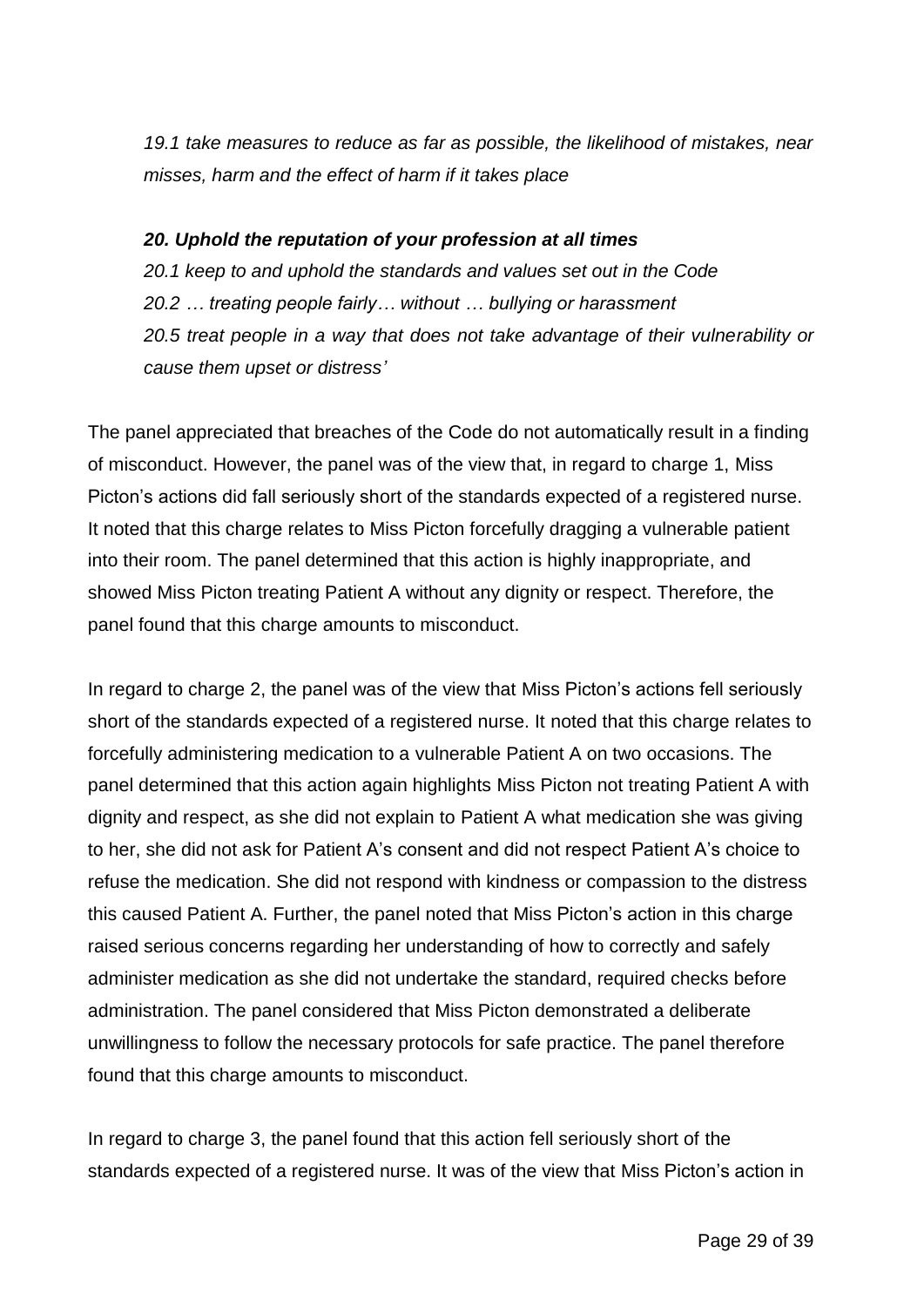this charge was deplorable. It noted that there was no evidence to suggest Miss Picton had checked the drug chart and she attempted to administer an excessive dose of a sedative with potential risks to Patient A. The panel noted that Patient A was prescribed 0.5mg orally up to twice a day, as required. The panel considered this to be a reckless disregard of safe administration of medication. In light of this, the panel found that this charge amounts to misconduct.

In regard to charge 4, the panel considered that Miss Picton tilting Patient A's bed to prevent her from leaving her room indicates a pattern of behaviour, in that Miss Picton took forceful measures to prevent Patient A from leaving her room. Further, the panel noted that Miss Picton's action in this charge again highlights Miss Picton not treating Patient A with dignity and respect, and her failure to treat Patient A with compassion. The panel determined that Miss Picton's actions in charges 1, 2 and 4 amount to harassment and abuse of a vulnerable, elderly patient and that they might be indicative of a bullying attitude. Miss Picton used an unwarranted level of force to restrain Patient A by tilting her bed in order to ensure that Patient A was not wandering around the Ward. The panel was of the view that Miss Picton's actions fell seriously short of the standards expected of a registered nurse, and found that this charge amounts to misconduct.

In regard to charges 5a and b, the panel was of the view that Miss Picton fell seriously short of the standards expected of a registered nurse. The panel was of the view that Miss Picton had a responsibility to record in Patient A's medication chart that she had administered prescription-only medication, Haloperidol, on two occasions, and that Patient A had spat out the medication. Miss Picton had a responsibility to record the correct dosage to inform ongoing safe treatment and care. The panel therefore found that this charge amounts to misconduct.

In regard to charges 5c, 5d and 5e, the panel noted that Miss Picton did have a responsibility to record changes in Patient A's behavioural patterns and/or physical condition, Patient A's swollen/sore legs and that she had tilted Patient A's bed. On their own, charges 5c, 5d and 5e do not individually amount to misconduct. However, the panel was of the view that charges 5c, 5d and 5e collectively, taken together with the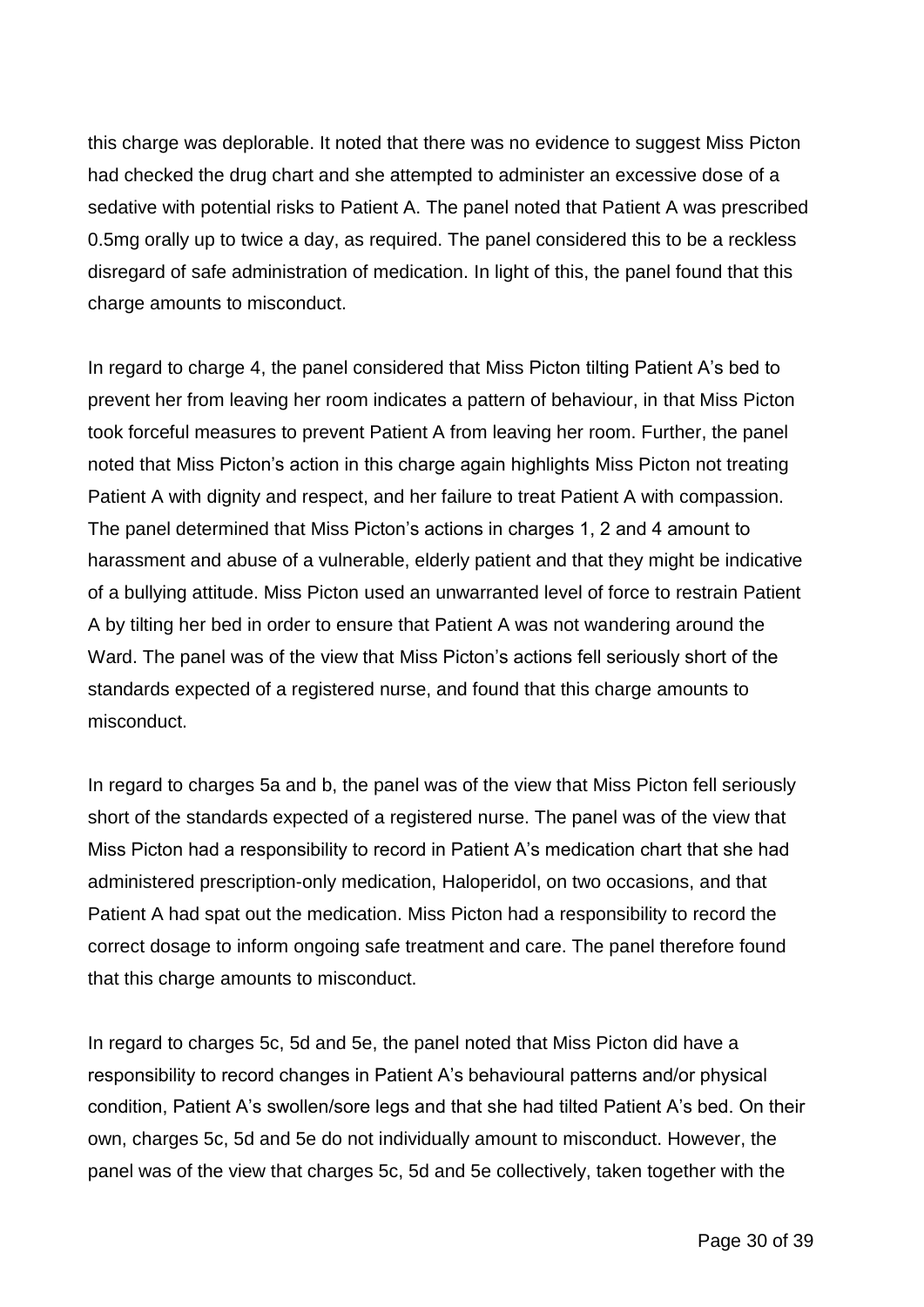other charges, indicate a lack of record keeping that could have had an impact on the ongoing safe treatment and care of Patient A. This was particularly so as Patient A had dementia and may not have been able to describe her symptoms. Therefore, the panel found charges 5c, 5d and 5e taken collectively amount to misconduct.

The panel found that Miss Picton's actions did fall seriously short of the conduct and standards expected of a nurse and amounted to misconduct.

## **Decision and reasons on impairment**

The panel next went on to decide if as a result of the misconduct, Miss Picton's fitness to practise is currently impaired.

Nurses occupy a position of privilege and trust in society and are expected at all times to be professional. Patients and their families must be able to trust nurses with their lives and the lives of their loved ones. They must make sure that their conduct at all times justifies both their patients' and the public's trust in the profession.

In this regard the panel considered the judgment of Mrs Justice Cox in the case of *CHRE v NMC and Grant* in reaching its decision. In paragraph 74, she said:

*'In determining whether a practitioner's fitness to practise is impaired by reason of misconduct, the relevant panel should generally consider not only whether the practitioner continues to present a risk to members of the public in his or her current role, but also whether the need to uphold proper professional standards and public confidence in the profession would be undermined if a finding of impairment were not made in the particular circumstances.'*

In paragraph 76, Mrs Justice Cox referred to Dame Janet Smith's "test" which reads as follows: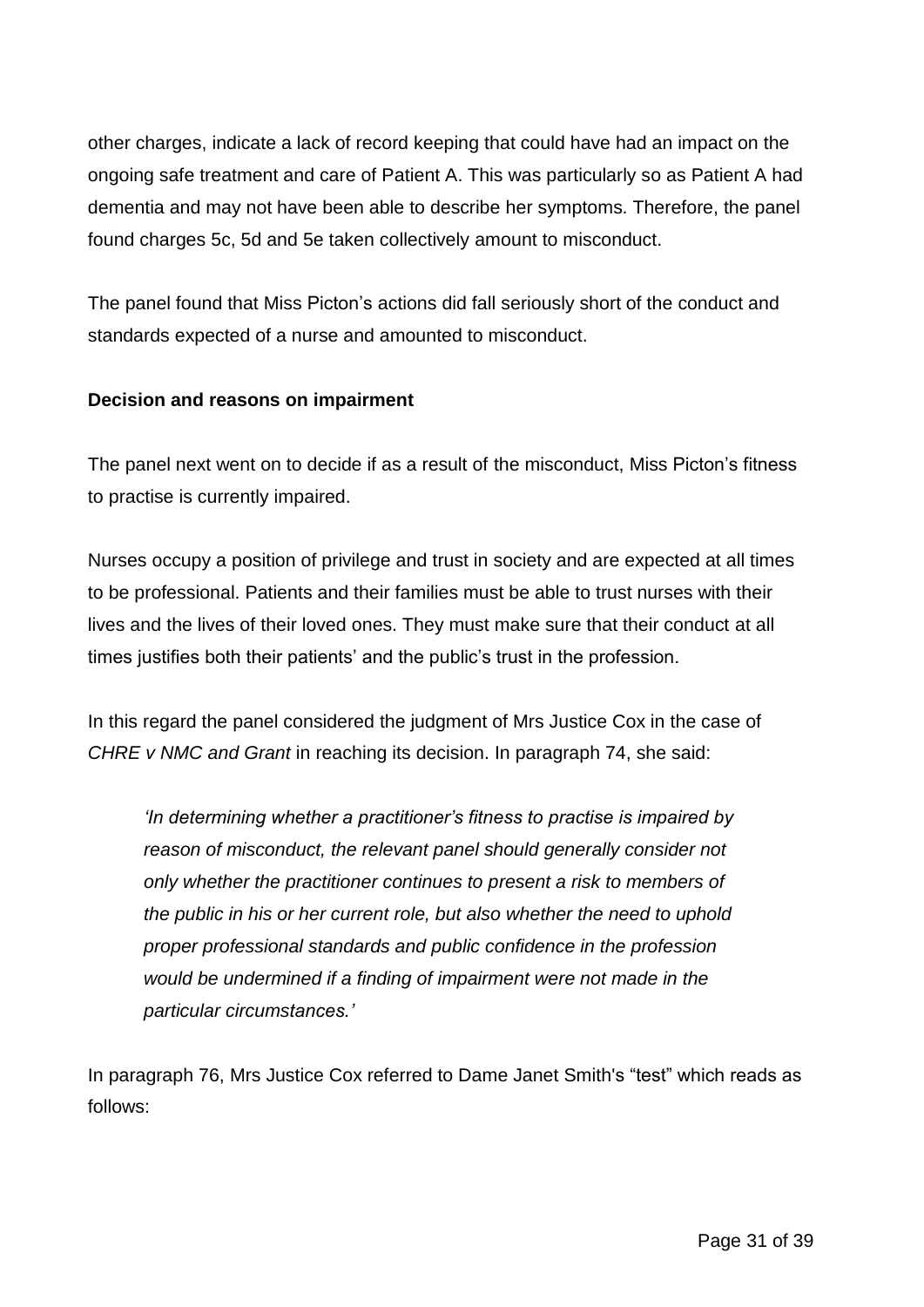*'Do our findings of fact in respect of the doctor's misconduct, deficient professional performance, adverse health, conviction, caution or determination show that his/her fitness to practise is impaired in the sense that s/he:*

- *a) has in the past acted and/or is liable in the future to act so as to put a patient or patients at unwarranted risk of harm; and/or*
- *b) has in the past brought and/or is liable in the future to bring the medical profession into disrepute; and/or*
- *c) has in the past breached and/or is liable in the future to breach one of the fundamental tenets of the medical profession;'*

The panel found that limbs a, b and c are engaged both in terms of Miss Picton's past, and potential future, conduct. However, limb d was not engaged in this case in the panel's judgement.

The panel found that Patient A was put at unwarranted risk of physical harm and likely caused emotional harm as a result of Miss Picton's misconduct. In particular, the panel noted that Witness 1, in his evidence, told the panel that he heard Patient A screaming when she was alone in the room with Miss Picton. This happened after she had dragged Patient A back into her room and before Witness 1 discovered that Patient A's bed had been tilted, so as to lower her head beneath her bent knees with the bed guard rails up. Witness 1 also told the panel that Patient A was visibly distressed by the forced administration of Haloperidol. In addition, the panel determined that Miss Picton's actions, in forcefully dragging Patient A [PRIVATE] back to her room, tilting her bed to prevent Patient A from leaving it and forcefully administering medication to Patient A, would have caused Patient A significant distress and likely emotional harm. Miss Picton's misconduct had breached the fundamental tenets of the nursing profession and therefore brought its reputation into disrepute.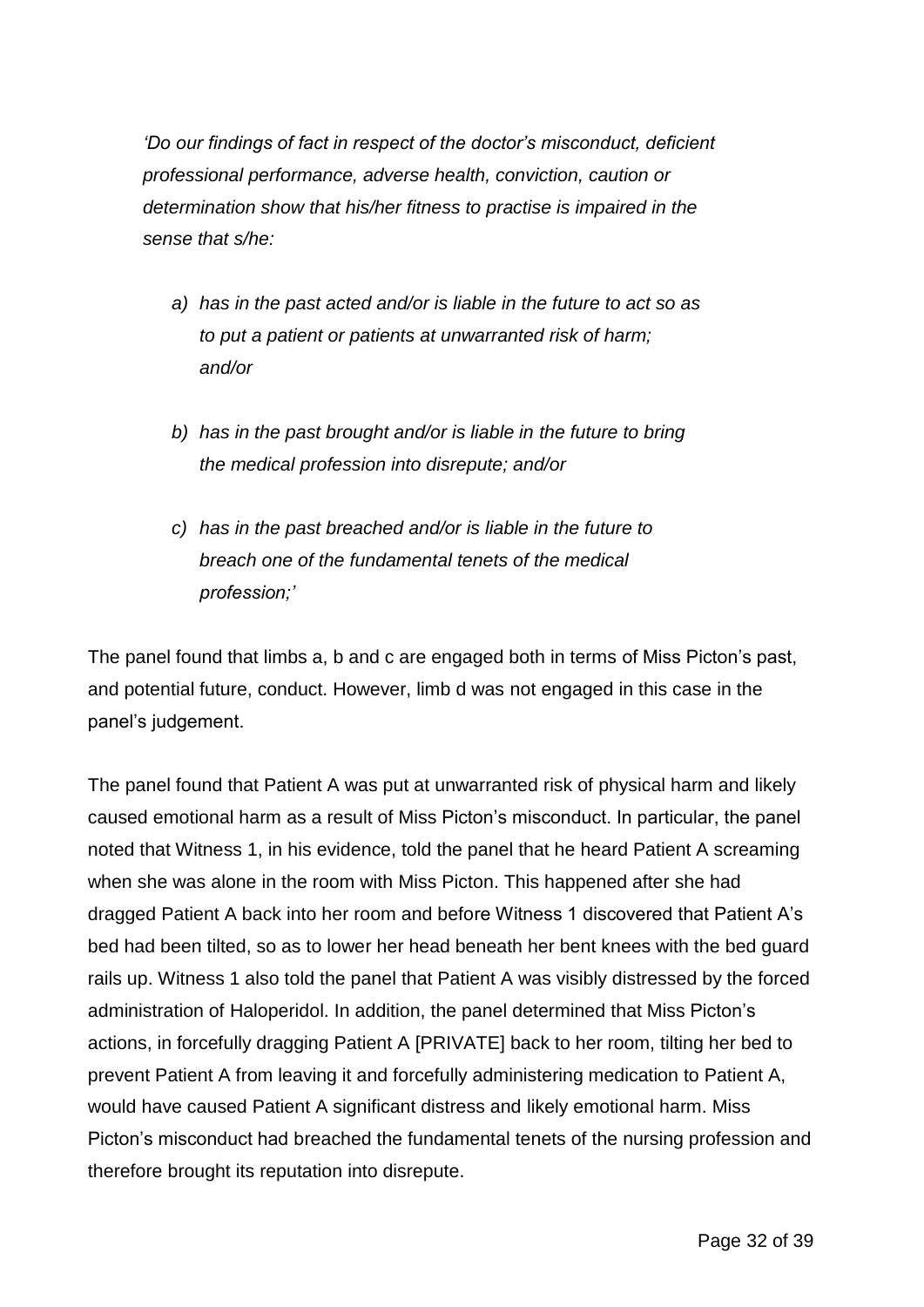Regarding insight, the panel considered that Miss Picton has shown no insight into her actions. It noted that, after initially denying Witness 1's local allegations and presenting an alternative view of the events in question, in the local investigation interviews, Miss Picton then made partial admissions to some of the local allegations but she denied any allegations of forceful mistreatment. However, the panel did not have sight of a reflective piece nor did it have sight of any evidence that Miss Picton has apologised, is remorseful for her actions, nor that she has shown any insight into her misconduct or its impact upon Patient A and her family, the Hospital, the nursing profession and the public.

The panel considers that, in principle, the misconduct in this case is capable of remediation. Therefore, the panel carefully considered the evidence before it in determining whether or not Miss Picton has remedied her practice. However, it noted that Miss Picton had not provided any evidence that, since the time of the incidents, she had remediated her practice. In addition, the panel noted that Miss Picton's lack of meaningful engagement or any insight or remediation highlights that she could have an attitudinal problem. In light of this, although Miss Picton's misconduct may be remediable, the panel was of the view that she has not remedied her misconduct. The panel therefore determined that there is a high risk of repetition in this case. The panel therefore decided that a finding of impairment is necessary on the grounds of public protection.

The panel bore in mind the overarching objectives of the NMC; to protect, promote and maintain the health, safety, and well-being of the public and patients, and to uphold and protect the wider public interest. This includes promoting and maintaining public confidence in the nursing and midwifery professions and upholding the proper professional standards for members of those professions.

The panel determined that a finding of impairment on public interest grounds is required because a well-informed member of the public would be dismayed to learn that, in the light of the foregoing, the panel did not find Miss Picton's fitness to practice currently impaired. In addition, the panel concluded that public confidence in the profession would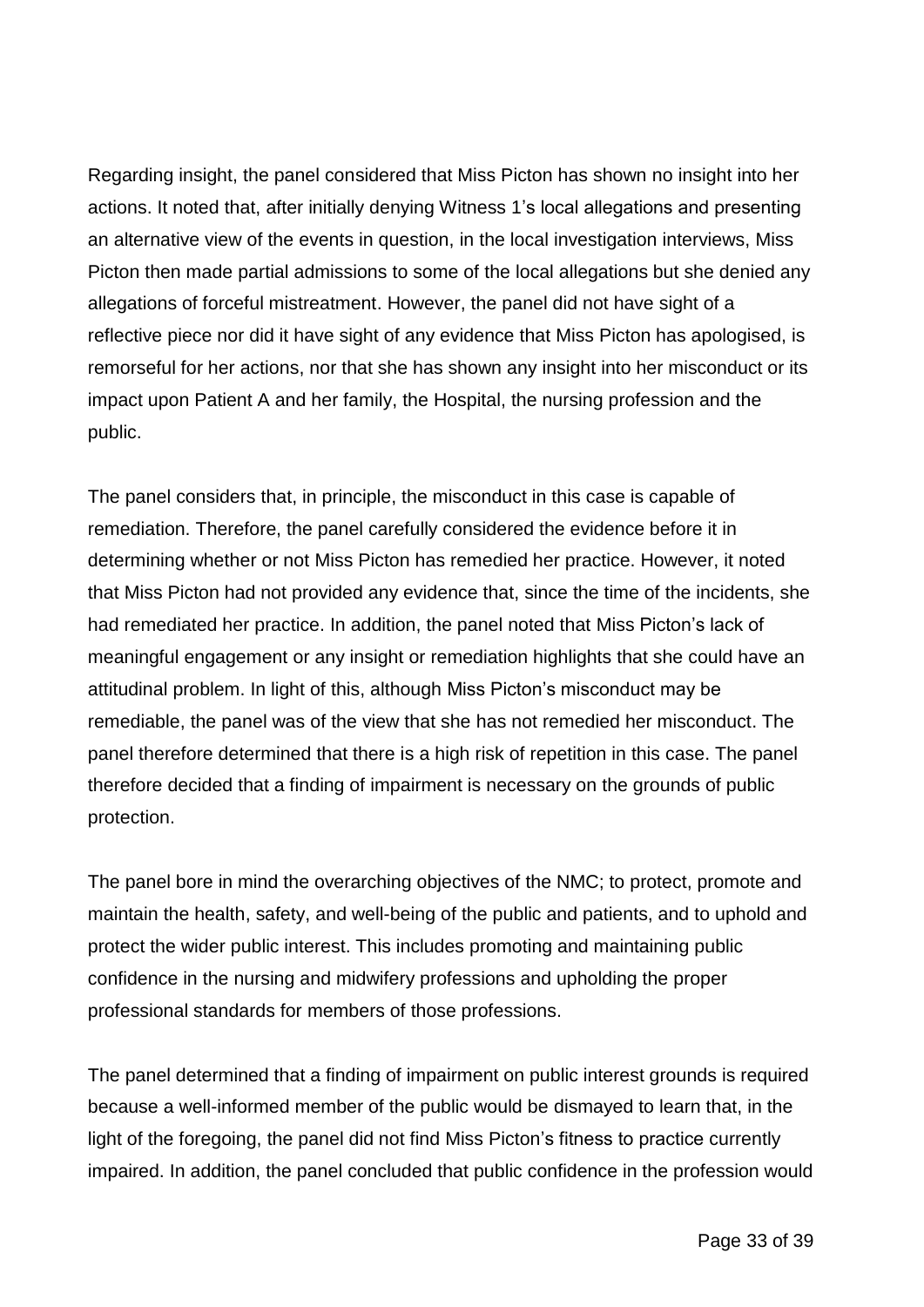be undermined if a finding of impairment were not made in this case and therefore also finds Miss Picton's fitness to practise impaired on the grounds of public interest.

Having regard to all of the above, the panel was satisfied that Miss Picton's fitness to practise is currently impaired on public protection and public interest grounds.

#### **Sanction**

The panel has considered this case very carefully and has decided to make a suspension order for a period of 12 months, with a review before the expiry of the order. The effect of this order is that the NMC register will show that Miss Picton's registration has been suspended.

#### **Submissions on sanction**

Mr March informed the panel that in the Notice of Hearing, dated 13 January 2022, the NMC had advised Miss Picton that it would seek the imposition of a suspension order of 12 months with a review if the panel found Miss Picton's fitness to practise currently impaired. Mr March submitted that Miss Picton's misconduct is serious as the NMC has proved that she roughly handled a vulnerable Patient A, tilted Patient A's bed to restrain her, forcefully administered an excessive dose of a sedative on two occasions, and failed to keep proper documentation of Patient A's medication and care.

Mr March submitted that, fortunately, no harm was caused, however these remain serious charges because Miss Picton treated vulnerable Patient A forcefully and with a lack of compassion and dignity and put her at risk of harm through inappropriate medication and poor record keeping. He submitted that the charges found proved indicate that Miss Picton used unnecessary force against Patient A to prevent her from wandering around the Ward. Therefore, Mr March submitted that the most appropriate, necessary and proportionate sanction in this case is a suspension order for a period of 12 months, with a review.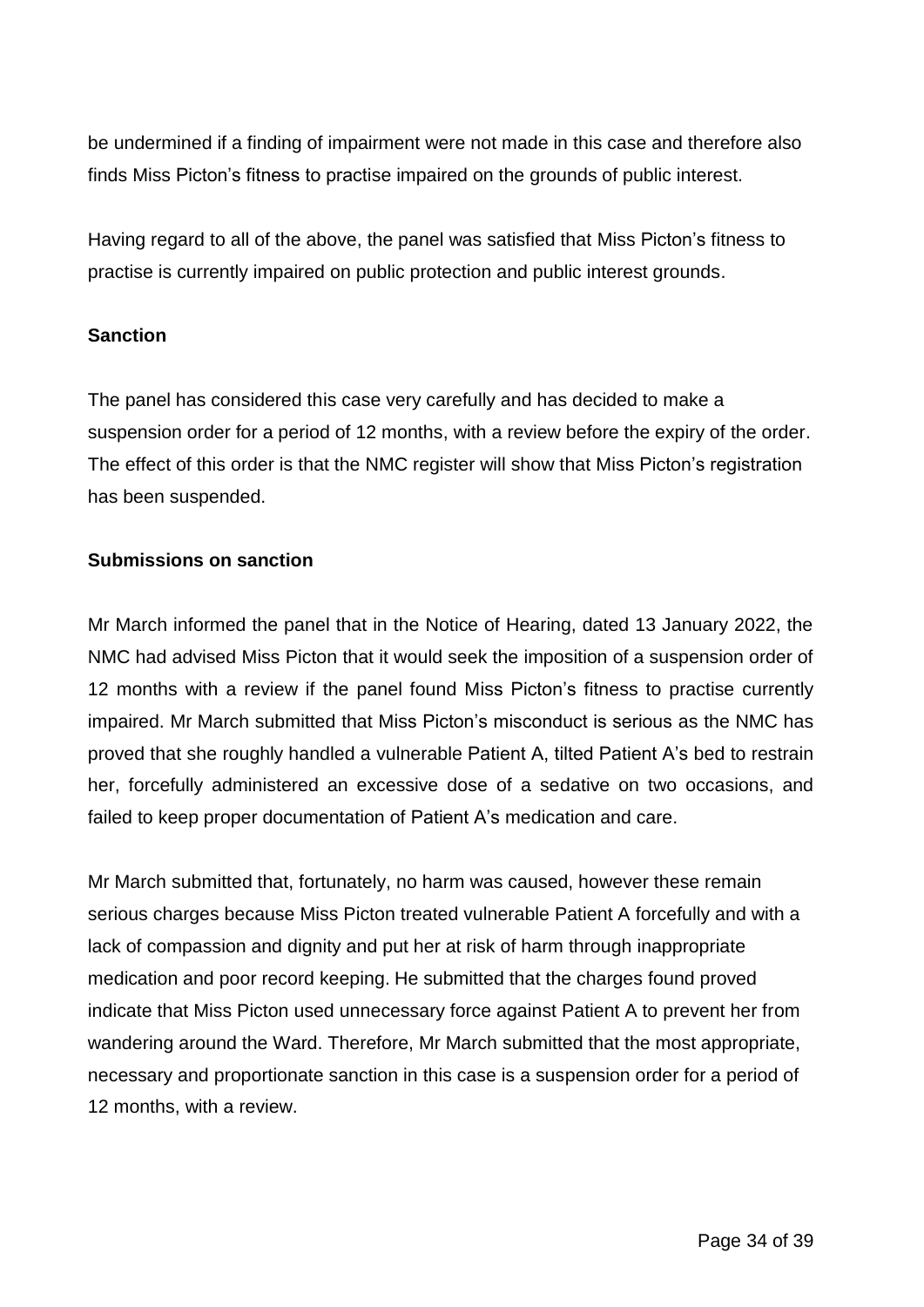Mr March submitted that a striking off order is not necessary at the current time, as, Miss Picton's misconduct occurred over a single shift, in the context of a long career as a registered nurse and because Miss Picton was not charged with assault or dishonesty. Mr March submitted that, whilst serious, the charges are not so serious as to impose a striking off order. However, he submitted that this is for the panel to decide.

The panel accepted the advice of the legal assessor.

# **Decision and reasons on sanction**

Having found Miss Picton's fitness to practise currently impaired, the panel went on to consider what sanction, if any, it should impose in this case. The panel has borne in mind that any sanction imposed must be appropriate and proportionate and, although not intended to be punitive in its effect, may have such consequences. The panel had careful regard to the NMC's Sanctions Guidance (SG). The decision on sanction is a matter for the panel independently exercising its own judgement.

The panel took into account the following aggravating features:

- Abuse of a position of trust
- Lack of insight into failings
- Lack of meaningful engagement with the NMC proceedings
- Pattern of misconduct on the night of the incidents, which put Patient A at an unwarranted risk of harm
- The unkindness of Miss Picton in the use of force and restraint on Patient A, being a feature of the case as a whole

The panel was of the view that there are no mitigating features in this case.

The panel noted that the charges found proved related to one patient, Patient A, on one shift. Notwithstanding, Witness 1 painted a clear pattern of what happened that evening.

The panel first considered whether to take no action but concluded that this would be inappropriate as this would not protect the public nor address the public interest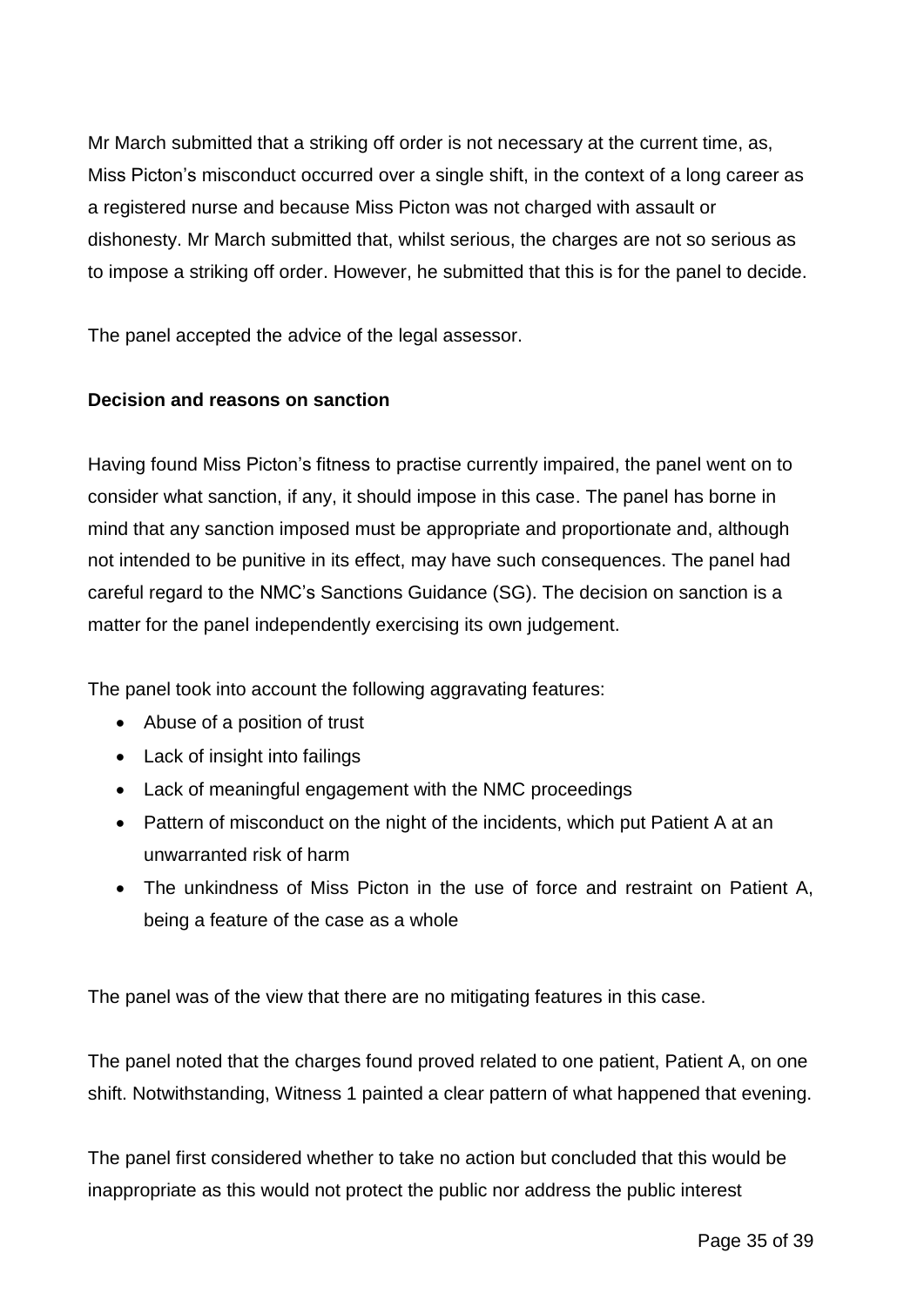considerations in this case. The panel decided that it would be neither proportionate nor in the public interest to take no further action.

It then considered the imposition of a caution order but again determined that, due to the public protection and public interest issues identified, an order that does not restrict Miss Picton's practice would not be appropriate in the circumstances. The SG states that a caution order may be appropriate where '*the case is at the lower end of the spectrum of impaired fitness to practise and the panel wishes to mark that the behaviour was unacceptable and must not happen again.'* The panel considered that Miss Picton's misconduct was not at the lower end of the spectrum and that a caution order would be inappropriate in view of the issues identified. The panel decided that it would be neither proportionate nor in the public interest to impose a caution order.

The panel next considered whether placing conditions of practice on Miss Picton's registration would be a sufficient and appropriate response. The panel is mindful that any conditions imposed must be proportionate, measurable and workable. Although Miss Picton's misconduct could be remediable, the panel was of the view that due to her lack of insight, remorse and remediation, her misconduct has not been remedied. The panel noted that Miss Picton's misconduct also could suggest that she has an attitudinal problem. Further, given Miss Picton's lack of engagement and no information before the panel about her current employment, the panel is of the view that there are no practical or workable conditions that could be formulated. Furthermore, the panel concluded that the placing of conditions on Miss Picton's registration would not adequately address the seriousness of this case and would not protect the public.

The panel then went on to consider whether a suspension order would be an appropriate sanction. The panel took into consideration Witness 1's evidence, about the pattern of events on the night of the incidents as a result of Miss Picton's annoyance at Patient A who had been wandering around the Ward and into other patients' rooms. The first instance being Miss Picton forcefully dragging Patient A back into her room; the second instance being Miss Picton tilting Patient A's bed so that she was unable to leave it and, after spending an hour alone with Patient A in her room with the lights off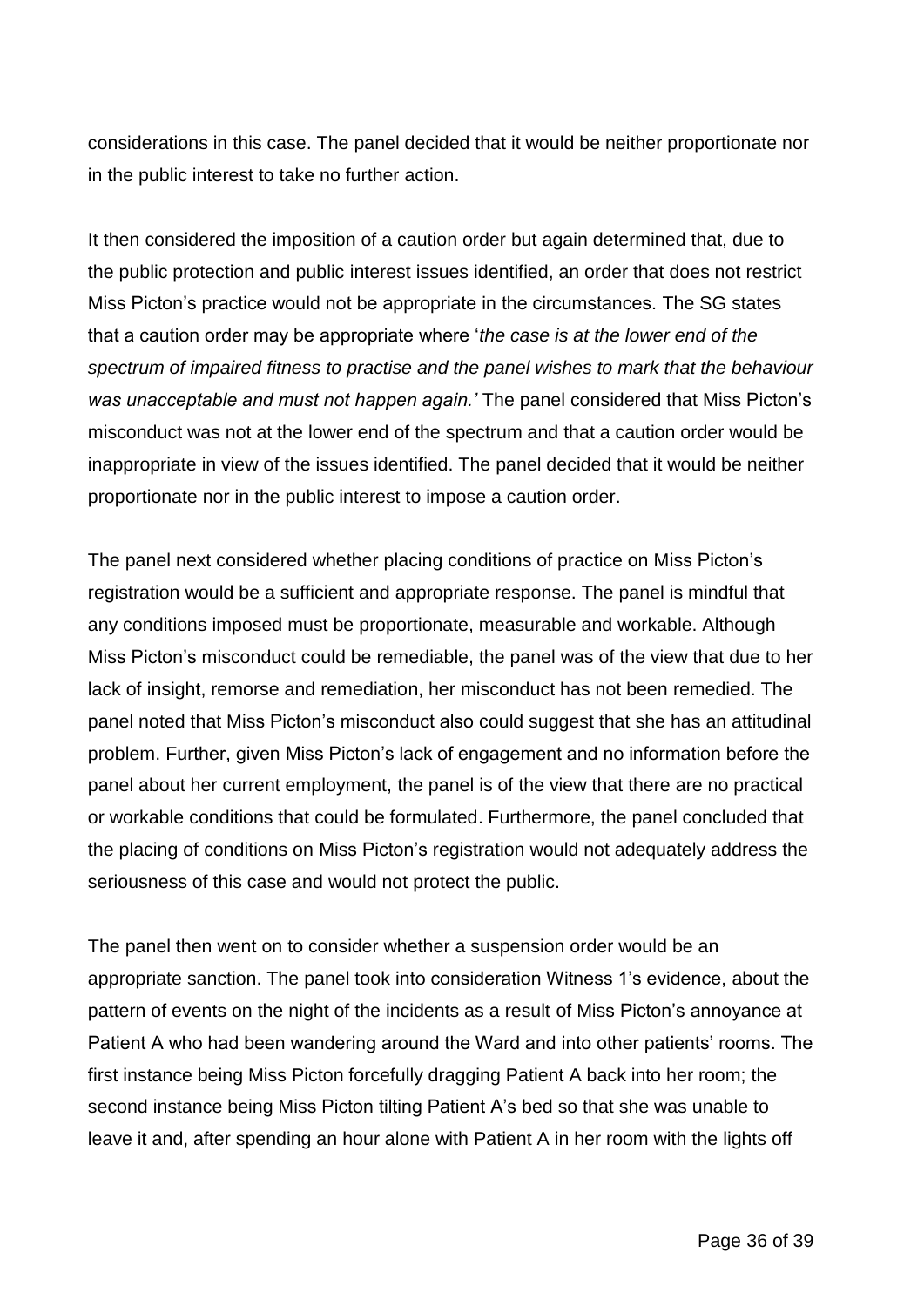(when Witness 1 heard Patient A screaming in distress), finally forcibly attempting to administer Haloperidol to Patient A twice.

The panel was satisfied that in this case, the misconduct was not fundamentally incompatible with remaining on the register, as this misconduct occurred over the course of one shift in the context of a long career in nursing. However, the panel deemed Miss Picton's misconduct serious enough to warrant a suspension order.

It did go on to consider whether a striking-off order would be proportionate but, taking account of all the information before it, the panel concluded that it would be disproportionate. The panel noted that Miss Picton's misconduct occurred over a single shift, in the context of a long career in nursing without any previous regulatory findings made against her. Further, Miss Picton was not charged with assault. The panel also noted that, whilst serious, the charges are not so serious so as to necessitate the imposition of a striking off order. Whilst the panel acknowledges that a suspension may have a punitive effect, it would be unduly punitive in Miss Picton's case to impose a striking-off order.

Balancing all of these factors the panel has concluded that a suspension order for 12 months, with a review, would be the appropriate and proportionate sanction.

The panel noted the hardship such an order will inevitably cause Miss Picton. However this is outweighed by the public interest in this case.

The panel considered that this order is necessary to mark the importance of maintaining public confidence in the profession, and to send to the public and the profession a clear message about the standard of behaviour required of a registered nurse.

The panel determined that a suspension order for a period of 12 months, with a review, was appropriate in this case to mark the seriousness of the misconduct.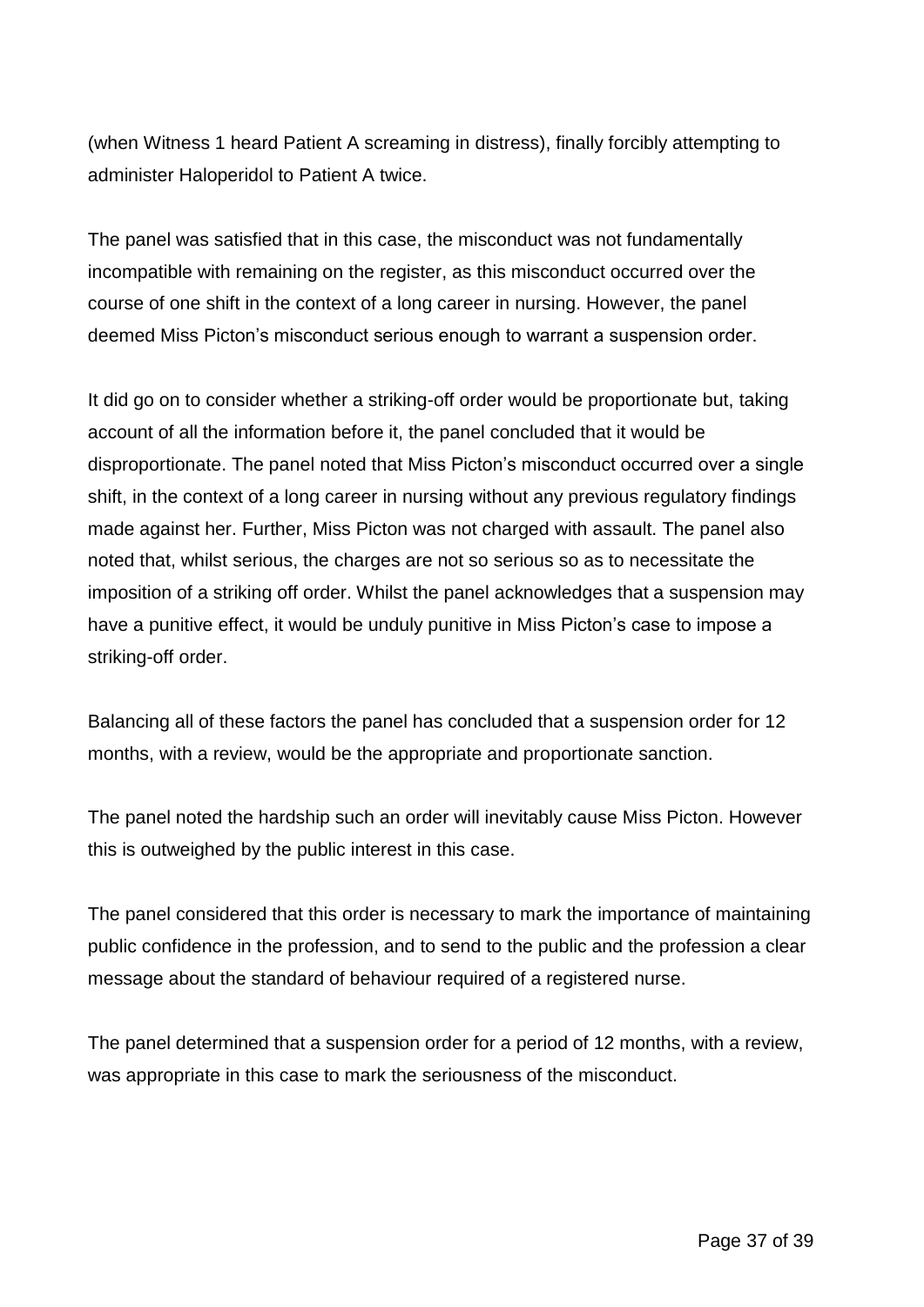At the end of the period of suspension, another panel will review the order. At the review hearing the panel may revoke the order, or it may confirm the order, or it may replace the order with another order.

Any future panel reviewing this case would be assisted by:

- Evidence of a reflective piece, written using a recognised model of reflective practice. This reflective piece may include:
	- $\circ$  Full recognition of what you did wrong and why:
	- $\circ$  How your actions have affected Patient A, Patient A's family, the Hospital, your colleagues, the nursing profession and the public;
	- o What steps you have taken to ensure that your misconduct will not be repeated in the future and what you have learned from the regulatory proceedings.
- Certificates of any continuing professional development, specifically relating to the misconduct in the charges found proved.
- $\bullet$  If you are working in a clinical environment (in a non-nursing capacity), whether paid or unpaid, provide signed and dated testimonials from your managers attesting to your safe, effective, compassionate and kind care to vulnerable patients.

This will be confirmed to Miss Picton in writing.

#### **Interim order**

As the suspension order cannot take effect until the end of the 28-day appeal period, the panel has considered whether an interim order is required in the specific circumstances of this case. It may only make an interim order if it is satisfied that it is necessary for the protection of the public, is otherwise in the public interest or in Miss Picton's own interest until the suspension sanction takes effect. The panel heard and accepted the advice of the legal assessor, who advised the panel that it could make an interim order of its own volition, under Article 31(1 and 2) of the Nursing and Midwifery Order (2001).